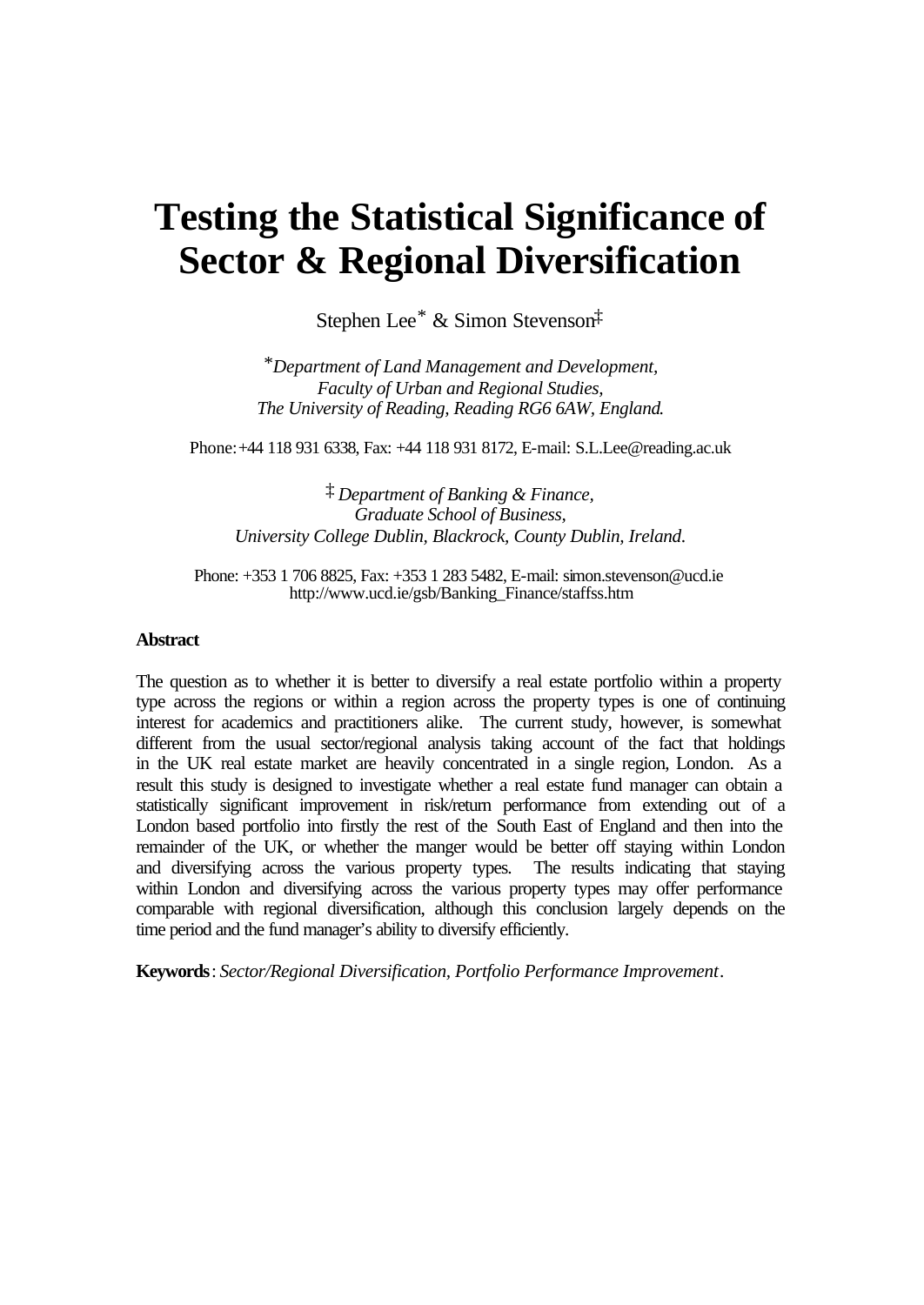# **Testing the Statistical Significance of Regional & Sector Diversification**

## **I Introduction**

In deciding to expand a real estate portfolio within a domestic market a key point of interest is the relatively benefits of sector (across property types within a region) versus regional (across the regions within a property type) diversification. A related question is whether overall diversification is to be preferred. However, the UK market presents a particular problem when considering sector and regional diversification. The investment institutions, insurance companies and pension funds, in the UK, together with foreign investors have a bias towards London, especially the City office market.

A number of reasons exist for this focus of investment in London by UK institutions. First there is more information on the real estate market of London, especially so for City offices, as London is the most researched region in the UK and Europe. Second in terms of the stock of offices London accounts for the majority of the total office space in the UK. Third although the speed and costs of transaction varies enormously from one property type to another and across properties of differing lot-sizes, London typically offers the greatest speed of execution, for properties of a similar lot-size, across all property sectors McNamara (1999). Consequently for most institutional investors in the UK property in London provides an easy entry into direct real estate investment market. As a result whilst the bias towards London has declined over time, due to the server market collapse of offices in London market in the early 1990's, at the end of 1999 the UK institutional investors still held over one-third of their investments in the London region.

Similar arguments can be made to explain overseas investor interest in London. Not only is London the most researched, potentially most liquid and contains a sufficient stock of the right quality the but London office market is the most mature market in Europe (Keogh and D'Arcy, 1994) and is on a par with those found in the USA (Gordon, 2000). Alongside this, property in the UK shows relatively longer lease lengths, a more the favourable lease-structure and relatively lower transaction costs compared with Europe. All of which makes London the first port-of-call for investment in Europe by almost all overseas investors, DTZ (2000). For example, over the period 1988-1996, 80% of UK purchases by overseas investors were concentrated in London. As a result overseas investors now hold one-fifth of the total office stock in the City, Lizieri et al (2000). Furthermore although overseas investors have started to diversify out of London (DTZ, 2000), 60% of purchases are still concentrated in London, and the capital still remains the focus of attention of overseas investment.

This implies that most UK institutional and overseas investor portfolios are relatively undiversified. Thus the primary interest of the analyses here is to investigate the incremental contribution provided by sector and regional diversification in enhancing the risk/return profile of a real estate portfolio initially heavily concentrated in London.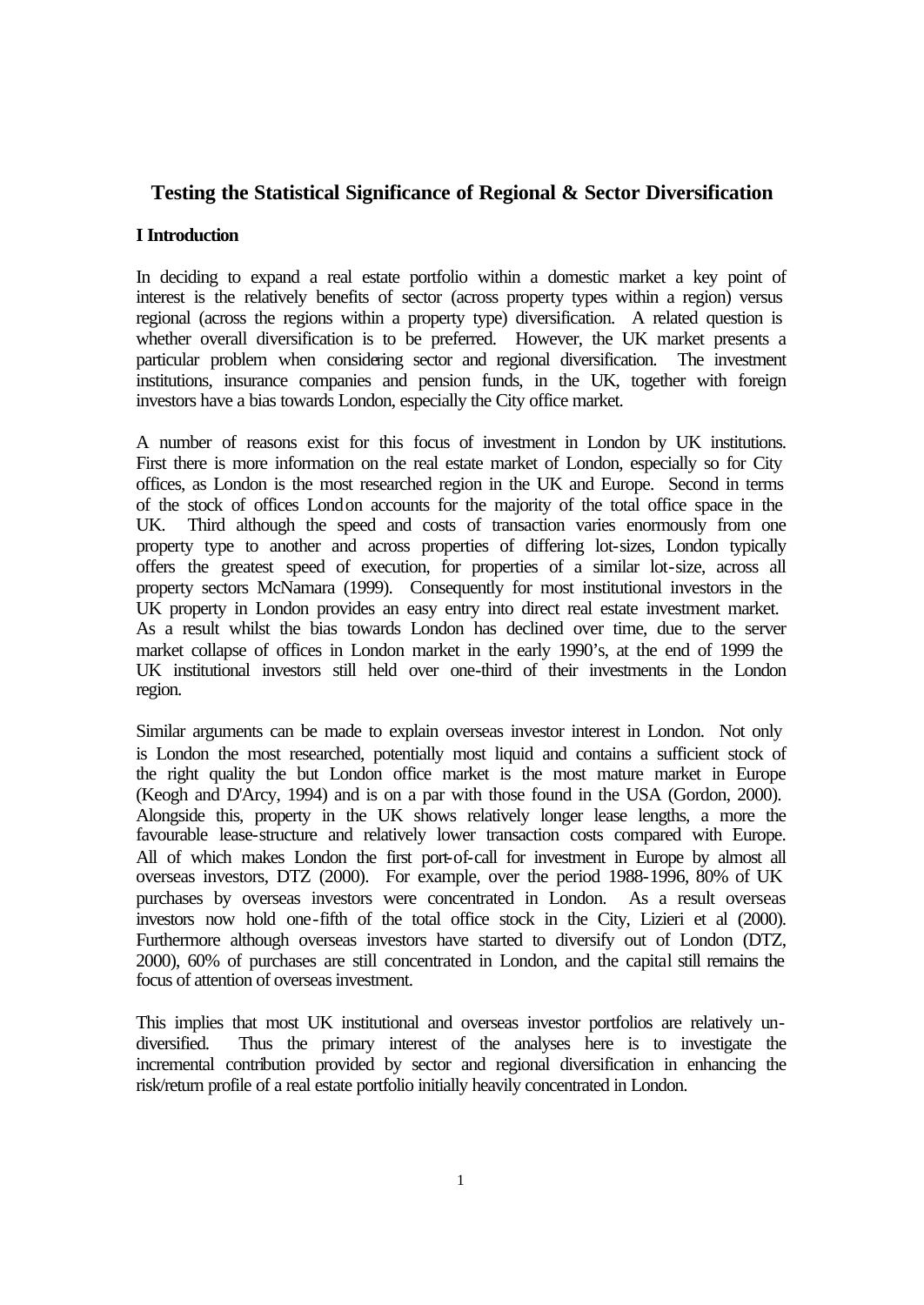However, to take full advantage of such an expansion it may well be that fund managers will have to design complex weighting schemes. If so, these potential benefits of sector and regional diversification may be unattainable without perfect foresight. Alternatively, perhaps the contribution of sector and regional diversification is attainable with even the most naïve of investment strategies. For example, Cheng and Liang (2000) in a comparison of the performance of regional diversification in the US find that although optimal portfolios do significantly outperform their equal-weighted alternative on an *ex post* basis, when the analysis was repeated on an out of sample basis, there proved to be no statistical difference in performance. Indeed in some cases the equal-weighted Indeed in some cases the equal-weighted portfolios showed greater performance than portfolios constructed using mean-variance analysis.

In order to examine these issues we form a number portfolios that can be directly compared to a number of benchmark portfolios, as well as to each other. Then using the statistical tests developed by Gibbons, Ross & Shanken (1989) and Jobson and Korkie (1981), we investigate whether the benefits that accrue from the differing diversification strategies are statistically significant or not.

Specifically, the comparisons undertaken here should help in providing answers to a number of questions;

1. Is it better to diversify out of London across the regions within a property type or to stay within London and diversify across the sectors?

2. Are the benefits of sector or regional diversification dependent on the weighting scheme employed? In other words is mathematical programming required to reap the benefits of diversification, or can relatively simple investment strategies be applied without any real loss in diversification benefits?

3. How much diversification is needed to produce portfolios that display risk/return characteristics, which are statistically indistinguishable from that displayed by optimal diversification?

The remainder of the paper is organised as follows. The next section reviews previous research in the UK on real estate portfolio diversification. Section three gives details of the methodology and the research design employed. Section four describes the data and presents the results of an initial analysis covering the whole period. Section five than tests the stability of the initial results over two sub-periods, representing different types of market performance. Finally, section six concludes the paper.

#### **II. Studies of Sector and Regional Diversification in the UK**

There have been a number of studies of sector and regional diversification within the UK. Two main approaches have been adopted to investigate this issue, the construction of efficient frontiers using modern portfolio theory (MPT) and/or by the use of clustering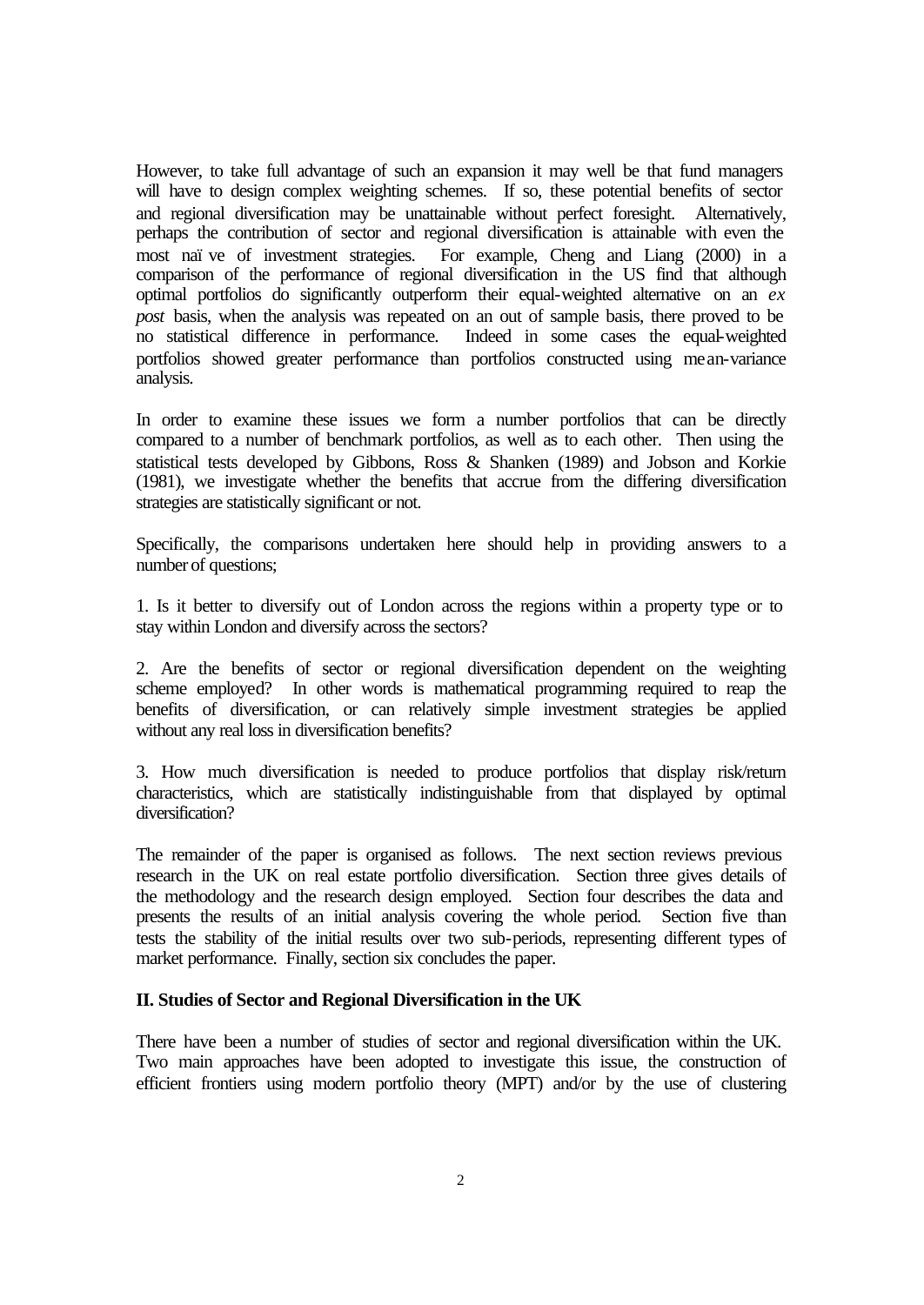techniques. Extensive literature reviews are to be found in Hamelink, et al (2000) and Lee and Byrne (1998).

For example, Eichholtz et al (1995) find that, in terms of diversification, regional diversification varies from region to region and that the greatest benefits accrue the further the region is from London. In the case of property type diversification the authors find that the correlations are strongest between the office and industrial markets and less significant between retail and the other two sectors. This suggests a limited scope for diversification within a region across property types. Results borne out by constructing efficient frontiers based on the tenets of MPT. The authors find that in the UK office market diversification was optimised over the North and South regions or just the London market. Indeed for the riskiest portfolios in the UK, diversification across property types within London proved to be almost as effective as countrywide diversification by region and property type. In contrast, the retail and industrial sectors provided results consistent with results in the US, with total diversification across sectors and regions as the optimum strategy.

Lee and Byrne (1998) investigated the issue of sector and regional diversification within the UK by comparing a variety of efficient frontiers. In particular the authors compared the efficient frontiers produced by sector diversification against three types of regional portfolios; those based on the standard administrative regions of the UK, a '3 superregional' classification and economically defined regions, based on travel-to-work areas. In line with the previous work the authors find that sector portfolios generally dominates the regional portfolios, however defined, and that certain functional groups outperformed the standard regional classification. However, the 'SuperRest' region, which contains all other 'peripheral' areas other than London and the Southeast, would have outperformed almost all other diversification strategies. This confirms the observation of Eichholtz et al (1995) that diversification benefits increase the further away from London and that the simple 3x3 classification scheme presents a reasonable investment strategy. Nonetheless the authors note that some of the functionally based 'regions' produced comparable results to those of the 'SuperRest' region and may be preferred by fund managers as they provide more insight into the reasons for a region's performance than that presented by the standard geographical areas.

Byrne and Lee (2000) find similar results when investigating the extent of risk reduction that can be achieved across the sectors and regions. Using annual returns data from 392 local authorities in the IPD *Local Markets Report* the authors find that the greatest percentage reduction in total risk, from naïve diversification, across the three sectors, retail office and industrial and the four regions, London, the South East, the South West and the North (the rest of the regions) occurs within the regional portfolios spread across the three sectors. In contrast the sector portfolios spread across the four regions showed only minor reductions in risk, with the office sector showing the worse performance. Byrne and Lee attribute this to the fact that the average correlations within a region were lower than the correlation across the sectors, the lowest average correlation, and so the greatest risk reduction potential, occurring in the regions the further away from London. The authors therefore conclude that this indicates that two properties in the same sector,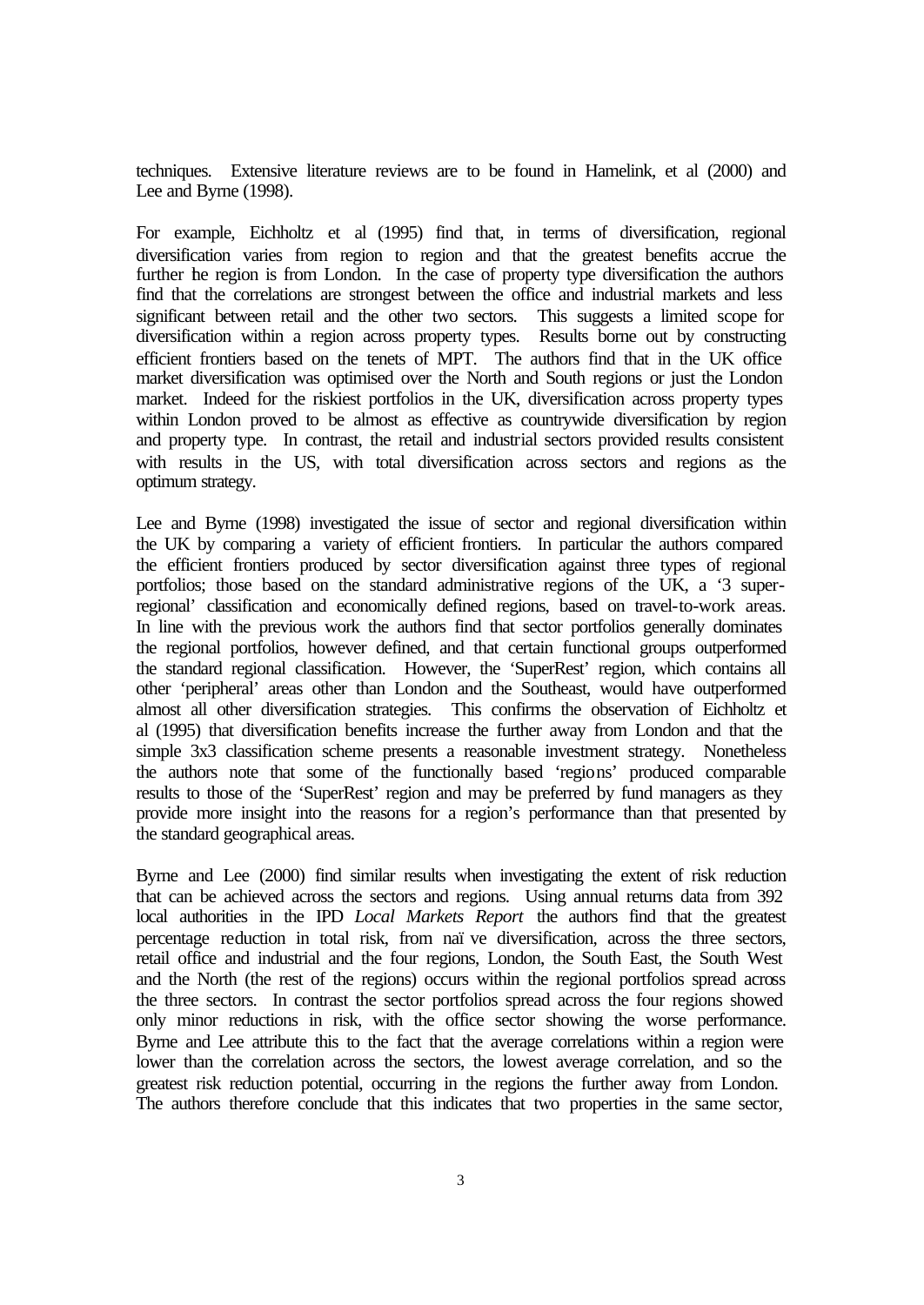but in different regions, are closer substitutes than two different property types in the same region. As a consequence diversification within a region across the sector is preferable in terms of risk reduction from diversification across regions within a sector, a result confirming the previous studies by Eichholtz et al (1995) and Lee and Byrne (1998).

The alternative approach to MPT is to use cluster analytic techniques on the returns data of individual property markets (essentially towns) to try identify the extent to which the urban areas cluster by sector or regional. That is if the regional dimension plays an important role in return determination property markets will cluster by location. Then as the aggregation of the data continues 'standard' regions should be formed. In contrast, if the returns in the local property market are more determined by property type, sector clusters might be expected.

Cullen (1993), using cluster analysis techniques on 5500 properties from the IPD database, finds that industrial property in relatively homogenous across the UK, while retail properties partitioned more on ownership and lease terms rather than on any regional basis. In contrast the office market displayed a distinct geographical structure, with City offices showing the greatest difference compared with the rest of the UK.

Hoesli, et al (1997) and Hamelink, et al (2000) using quarterly data from 1977-1995 find similar results to those of Cullen in that there appears to be a geographical dimension to the office and industrial property types but none for retail property. In particular the central London office market, especially the City office market, behaves differently from the Southeast and the rest of the UK, the distinctiveness of London becoming stronger in the second half of the analysis period. A similar conclusion was found for the industrial property sector, which displayed a split into a London cluster, the fringe immediately around London and all other 'peripheral' markets. In contrast the retail property markets clustered into a single group and failed to show a distinct London dimension. A conclusion maintained even with a more refined regional classification scheme. Finally the authors confirm the findings of Eichholtz et al (1995) that the 9-group classification provides a useful framework for the real estate portfolio construction process.

Based on the results of numerous studies using MPT, in the UK and other countries of the world, the general consensus is that property type (sector) dominates geographical (regional) diversification. When clustering methodology is applied to the real estate returns, in order to discover the sector/regional 'dimensions' within the data, two further points of interest have been identified. First in line with the results from the studies using MPT the property markets appear to cluster by property-type rather than region, a result most noticeable in the retail sector. Second, London offices, and especially the City office market, is somehow 'different' from the other property types and regions and forms a distinct cluster, see Hamelink, et al (2000). Finally both the results of MPT and cluster analysis show that the UK real estate market can be effectively grouped by a 3x3 classification scheme for portfolio investment purposes, with little to be gained from a more refined classification scheme. That is property market data can be classified by the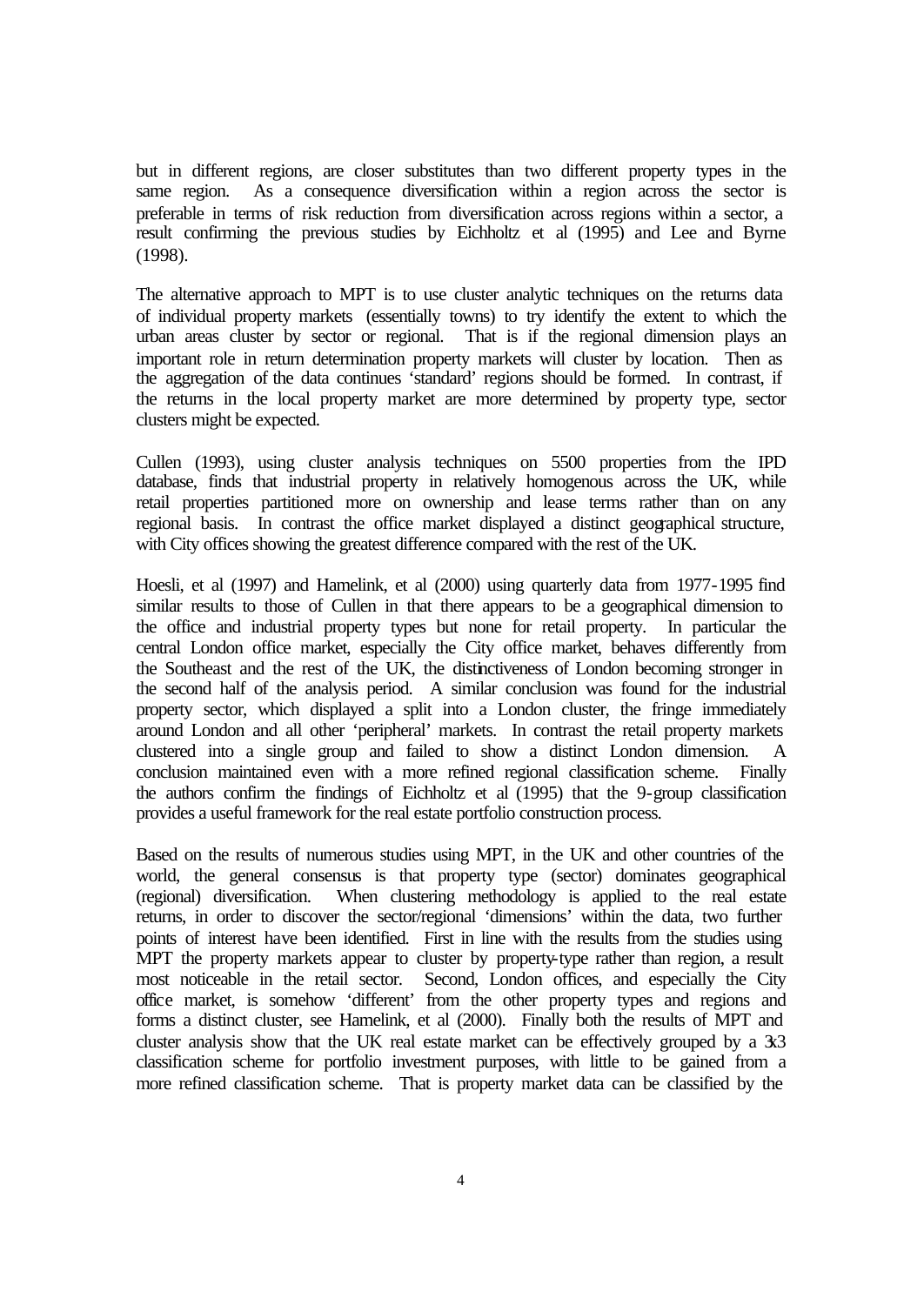three-property sectors; office, retail and industrial across three geographical areas; London, the remainder of the south east and the rest of the UK.

This paper extends this previous work in a number of ways. First this analysis investigates the issue of sector and regional diversification starting from a realistic portfolio structure, i.e. one heavily concentrated in London. Secondly by using portfolios, which differ only in their complexity, the impact of diversification is examined to see whether the benefits accrue from the spreading of assets across different market segments or from the optimality of the allocation. Third the data used here is based on actual property data from the Investment Property Databank (IPD) monthly index. In contrast the data used in previous work by Eichholtz et al (1995), Hoesli, et al (1997) and Hamelink, et al (2000) is hypothetical, based on properties of a particular specification, were the rents quoted are not actual proven rents but rather a valuer's view of the open market rent based on market knowledge. The applicability of the results to actual property portfolios is therefore unclear. Next the data used is monthly over the period 1987 to 1998; previous studies used quarterly or biannually data from 1977 up to 1995 in the latest study. We can test therefore whether their conclusions are maintained over a different time period and with a different data source. Finally the use of monthly data provides sufficient data points so that we can investigate the stability of the results over a number of different time periods.

#### **III. Methodology**

### *Research Design*

In order to evaluate the benefits of sector and regional diversification a number of portfolios were constructed all starting from a portfolio that initially was solely invested in a market sector of London and was then expanded across various sectors and regions. In the first case the tests are run on the basis of examining whether a real estate fund manager can obtain a statistically significant improvement in performance by extending a portfolio out of London into firstly the rest of the south east of England and then into the remainder of the UK on an equal-weighted basis. In the second strategy we initially start with a London based portfolio and then calculate the optimal portfolio that maximises the new portfolio's Sharpe ratio by first adding the south east region and then the rest of the UK. The two strategies therefore only differ in the complexity of the weighting scheme. Hence, in any sector/regional portfolio, which is made up of the same assets, any reduction in diversification benefits from less than optimal weighting can be identified. The analysis was then repeated within the London region to examine the benefits of sector diversification, with the analysis undertaken using the optimal and naïve investment strategies.

The purpose of such an approach is to isolate the role that sector or regional spread and the weighting schemes play in the diversification process. In other words since each portfolio can be directly compared to another which differs only in one dimension (sector/regional or weighting) we are able to control for one factor so the influence of the others can clearly be identified. As a consequence analysing these different portfolios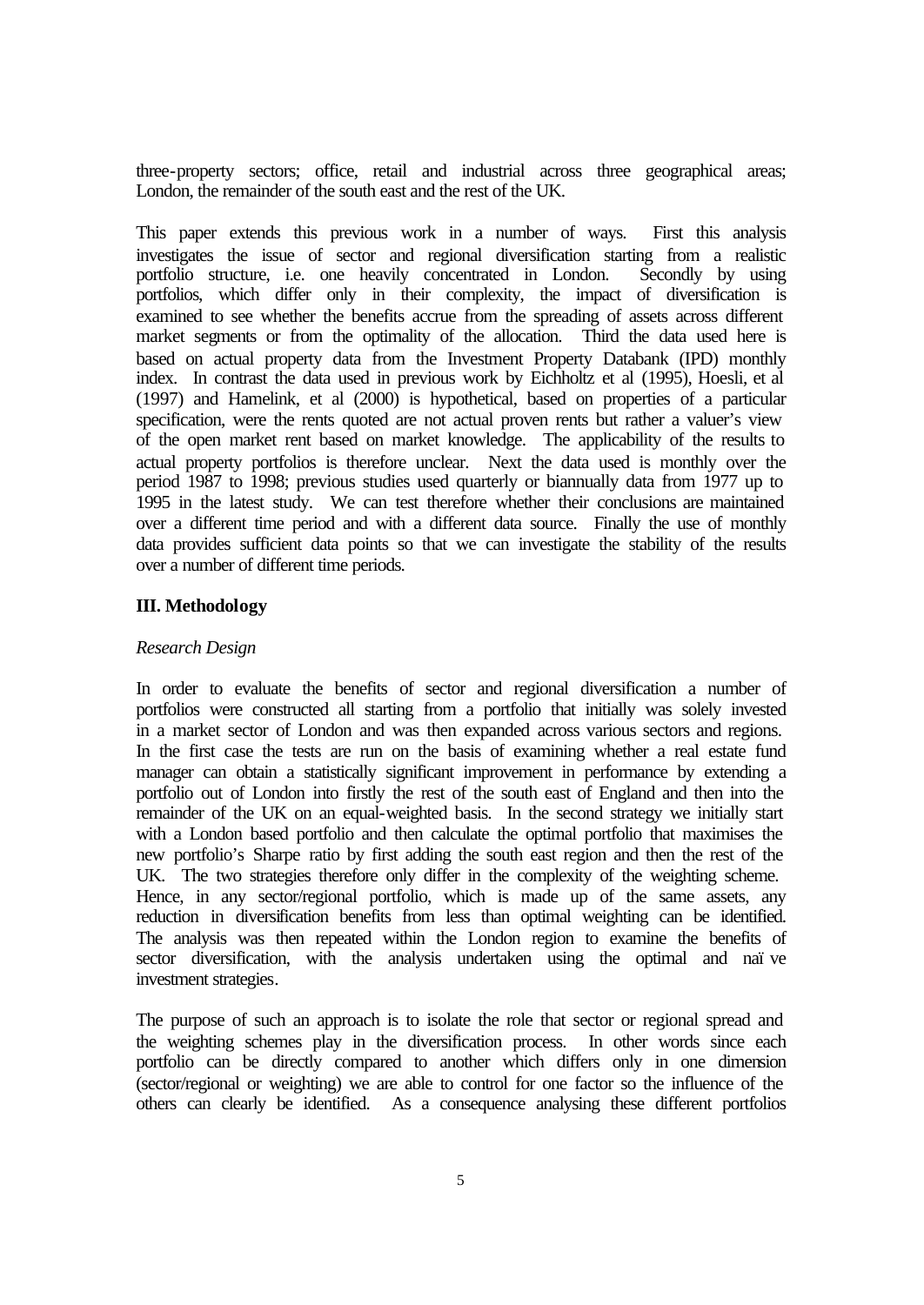structures helps in assessing whether the benefit of diversification lies in the complexity of the weighting schemes or the sector and regional spread.

To obtain a measure that can be used for comparisons between the different portfolio combinations, we construct that optimum portfolio that achieves the greatest risk/return performance over a particular time period, i.e. the one with the highest Sharpe ratio. Thus the identification of the optimum portfolio is crucial to this analysis since this theoretical portfolio captures the maximum diversification benefits over a particular time frame. Clearly, this portfolio is not realistically achievable; but instead, provides the most stringent benchmark against which all other less diversified portfolios can be compared.

However, while the maximisation of a portfolio's risk/return trade-off is consistent with financial theory, a property portfolio fund manager may need to consider other aspects of property investment not captured in returns. These other factors include: the large lotsize and indivisibility of property, the lack of a centralised market place, limited information, long transaction periods and high transaction costs. Naturally the large lotsize and indivisibility of assets hinder the construction of a fully diversified portfolio. But even where a more diversified portfolio is sought, there will inevitably be some concentration. The high transaction costs, long transaction times and lack, or poor quality, of information will inevitably slow or even undermine any attempt to implement a systematic diversification strategy. Consequently fund managers will naturally gravitate towards an investment strategy that builds on their skills in the real estate market. This will lead fund mangers to focus on certain sectors or regions of the market in which they have specialised knowledge or expertise. It is not surprising therefore to see institutional investors and especially overseas fund managers focusing their investments on a particular sector and region of the market, i.e. London offices. This market segment is the most researched, provides the greatest number of trophy buildings and is possibly the most liquid market segment in the UK. Thus although a London office based portfolio may not be the most diversified, such a portfolio may offer the fund manager other benefits not found in a property portfolio spread across the sectors and regions of the UK. Nonetheless we rely on mathematical programming to find the optimum portfolio over a particular time period against which all other portfolios can be evaluated.

Expressed mathematically the objective function is to:

$$
Max(SharpeRatio) = \frac{\overline{R}_p - R_f}{\sigma_p}
$$
 (1)

where:  $R_p$  is the expected return on portfolio p,  $R_f$  is the risk-free rate of return and  $\sigma_p$ is the standard deviation of the portfolio. In conducting the analysis the portfolio weights were constrained to be positive (i.e., no short sales were allowed), with the fractions summing to one. For simplicity the risk-free rate of return was assumed to be zero.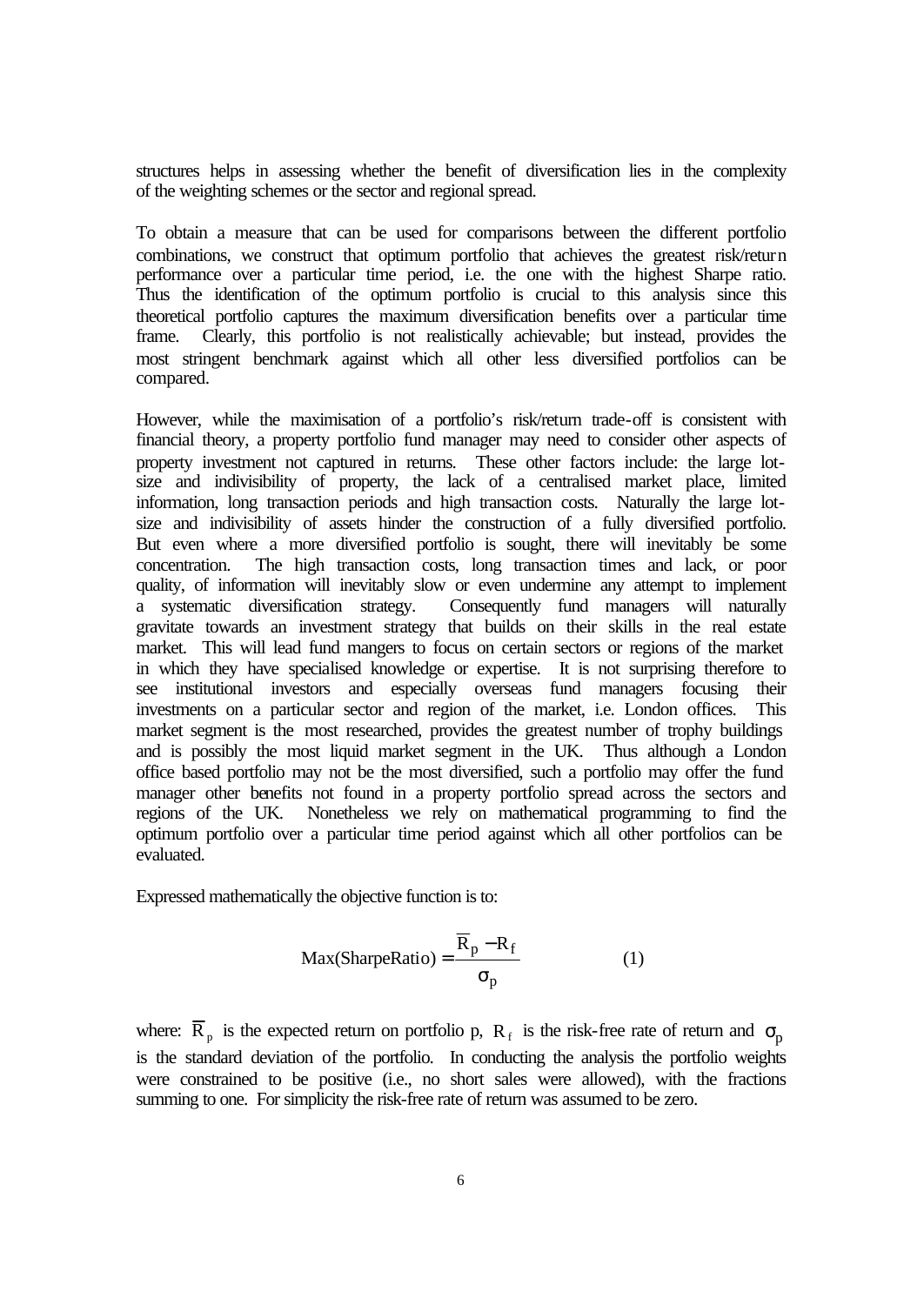Two other benchmark portfolios are also considered. The first is an equal-weighted naïve portfolio of all 9 assets. The second is the IPDMI a market-weighted index that represents the 'consensus' performance of all funds in the IPD monthly universe. Unlike the unrealistic and unconstrained portfolio identified by maximising the Sharpe Ratio, these two benchmarks of performance are closer in sprit to the portfolios against which fund performance would be compared. In other words out-performance by the sector/regional portfolios is possible in comparison with these two portfolios, unlike the case above. These two benchmarks of performance provide a more realistic if less stringent measures of performance.

#### *Testing the Significance of Portfolio Improvement*

We use two alternative approaches to assess the improvement in performance. The first is that proposed by Gibbons, Ross & Shanken (1989), which compares the Sharpe ratios obtained for both the original data and the extended portfolios. The statistic has a *F*distribution with  $(T - N_2, N)$  degrees of freedom and can be displayed as:

$$
F = \frac{\left(T - N_2\right)\left(\hat{\theta}_2^2 - \hat{\theta}_2^2\right)}{(1 + \hat{\theta}_1^2)}
$$
(2)

Where  $\hat{\theta}_1$  is the initial maximum Sharpe ratio,  $\hat{\theta}_2$  is the maximum Sharpe ratio from the expanded data set, T is the number of observations,  $N_1$  is the number of core assets,  $N_2$ is the number of total assets and *N* can be defined as  $N_2 - N_1$ .

Using this statistic Rubens et al (1998) tested the benefits of adding international investments to a domestic mixed-asset portfolio, the authors finding little improvement in performance. In a similar way Cheng and Liang (2000) find little statistical difference in performance of regional portfolios constructed using MPT compared with an equal weighted strategy. However, in both cases the authors use the statistic unconstrained, i.e. they implicitly assume short selling can occur, an assumption that is unrealistic within most capital market but especially in real estate markets. If no short selling is assumed, however, this means that the *F* distribution is unknown and needs to be approximated using simulations. In order to approximate the distribution we adopt the approach utilised in studies such as Glen & Jorion (1993) and Stevenson (2000). Initially, the historical returns, variances and covariances are calculated, with the returns modified so that the null hypothesis concerning the mean-variance efficiency of the initial set of assets is satisfied. The optimal portfolio of  $N<sub>1</sub>$  assets that maximizes the Sharpe ratio is then calculated, under the assumption of no short selling. The expected returns on the additional assets are forced to be proportional to their beta relative to this market, thus ensuring that the optimal portfolio is the same for the sample of  $N_1$  and  $N_2$  assets. The set of simulated returns is obtained by drawing *T* random samples of joint returns from a multivariate standard normal distribution with these parameters. This provides a new vector of means and a new covariance matrix. The optimisation is performed as before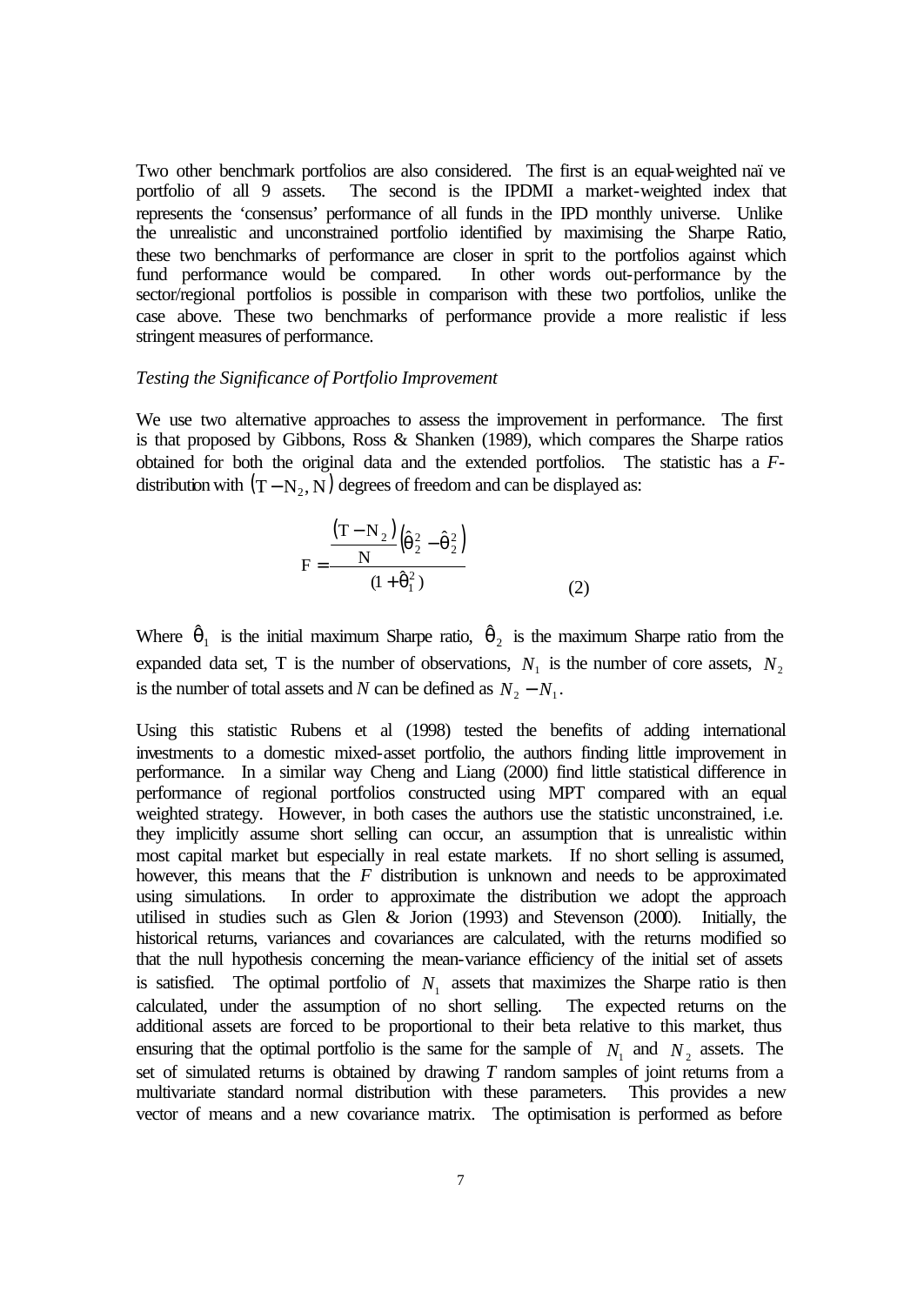and the value of the *F* statistic recorded. This process is undertaken a total of 1,000 times in order to estimate the empirical distribution of the *F* statistic.

The second test is that proposed by Jobson & Korkie (1981) which tests for the equality of the Sharpe ratios of any two portfolios. The test statistic can be formulated as:

$$
Z = \frac{\sigma_a(\mu_b - R_f) - \sigma_b(\mu_a - R_f)}{\sqrt{\Theta}}\tag{3}
$$

where:  $\mu_a$ ,  $\mu_b$  are the mean returns of portfolios under investigation,  $R_f$  is the risk-free rate of return (assumed to be zero) and where  $\Theta$  is calculated as follows:

$$
\Theta = \frac{1}{T} \left[ 2\sigma_a^2 \sigma_b^2 - 2\sigma_a \sigma_b \sigma_{ab} + \frac{1}{2} \mu_a^2 \sigma_b^2 + \frac{1}{2} \mu_b^2 \sigma_a^2 - \frac{\mu_a \mu_b}{2\sigma_a \sigma_b} (\sigma_{ab}^2 + \sigma_a^2 \sigma_b^2) \right] (4)
$$

where T is the number of observations and  $\sigma_a$ ,  $\sigma_b$  and  $\sigma_{ab}$  are estimates of the standard deviation and covariance's of the excess returns of the two portfolios over the evaluation period. Jobson and Korkie (1981) showing that the test statistic Z is approximately normally distributed with a zero mean and a unit standard deviation for large samples. A significant Z statistic would reject the null hypothesis of equal risk-adjusted performance and would suggest that one of the investment strategies outperforms the other. Jobson and Korkie (1981) and Jorian (1985) note that the statistical power of the test is low, especially for small sample sizes. Observing a statistically significant Z score between two portfolios can be seen as a strong evidence of a difference in risk-adjusted performance<sup>1</sup>.

#### **IV Data and Initial Results**

#### *Data*

l

The data consist of the IPDMI, broken down both by region and sector, the data covering the period 1987:1 to 1998:12, a total of 144 observations. We separate the UK commercial market into the three primary commercial sectors, office, retail and industrial, and also into three 'super' regions. The reasons for separating geographically on this basis are four fold. First, the composition of the majority of institutional portfolios and therefore by definition the IPD index, is heavily concentrated in London and the south east. Second, if the remainder of the UK outside the southeast was further broken down, it may lead to problems in the number of properties within sector regional markets and could bring into question how representative the measure was of actual fund performance. Third, UK institutional investors hold on average less than 60 properties, thus limiting the number of property diversification categories a fund manger can consider and yet be represented in all market segments. Fourth, the work of Eichholtz et

 $<sup>1</sup>$  As the results of the two tests produced similar results in the case of the expanded portfolios and since the Gibbons et</sup> al test cannot be used to test the equivalence of the portfolios against a benchmark only those results from the Jobson & Korkie test are reported.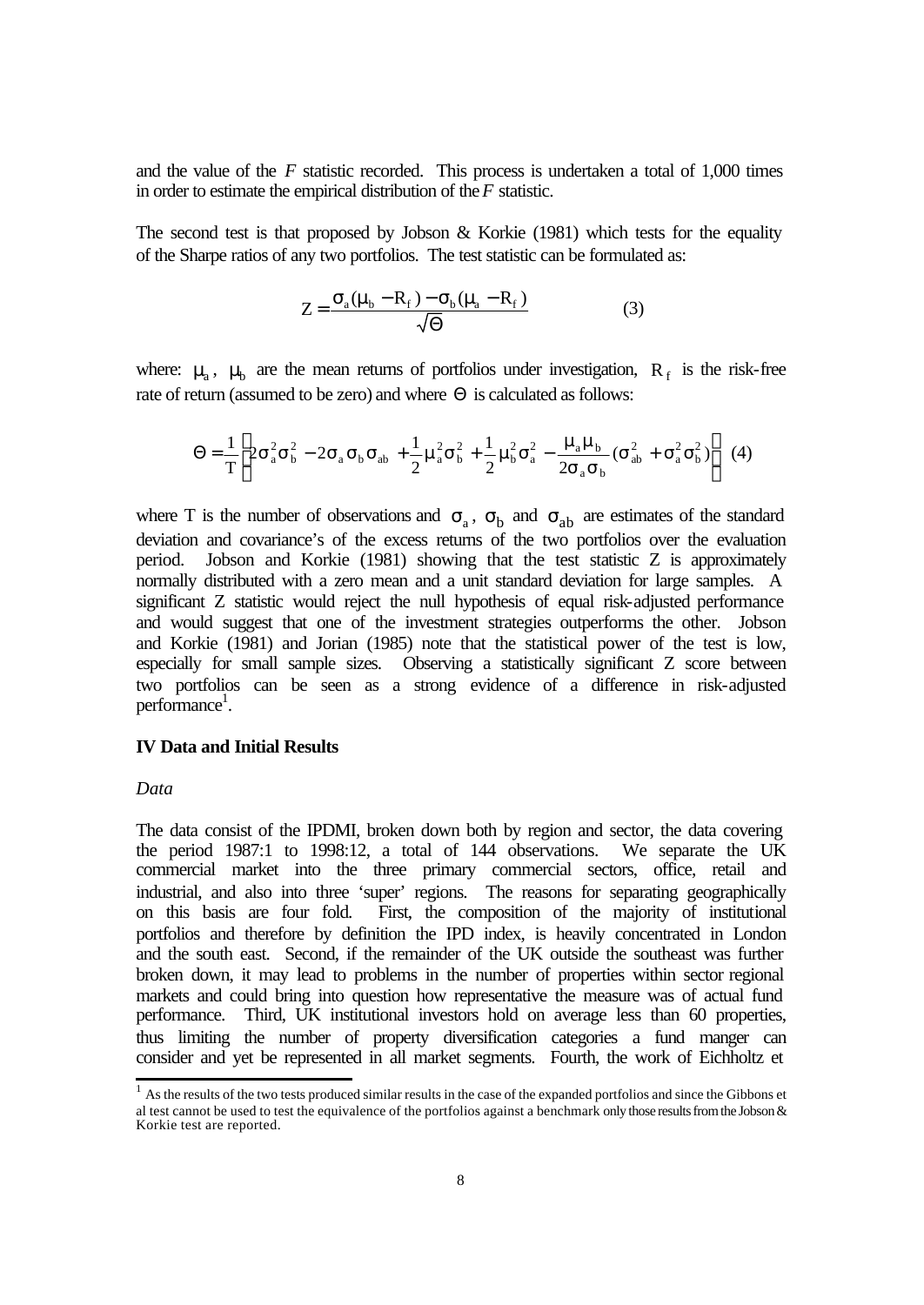al. (1995), Hoesli, et al (1997) and Hamelink, et al (2000) clearly shows that for all but the largest investors, a diversification approach based on a 9-category classification scheme in the UK is a reasonable investment strategy. Finally using the same classification scheme as previous authors means that we can see whether their conclusions are maintained over a different period and with a different data source. Therefore, for purposes of comparison the following analysis also employs the three sector and three regional classification scheme.

Table 1 presents the summary statistics of the 3x3 real estate market segments in the UK over the period 1987:1 to 1998:12. The results shows that the highest returns were achieved the further the region is from London and especially so in the industrial sector, while the London office market showed the least return. However, high return was not necessarily associated with high risk. The segment with the lowest returns, the London office market, had the highest risk, while the retail sector, showing returns well above those of offices in London and the south east, had the least risk. Consequently in terms of risk-adjusted performance the retail sector in general showed the best Sharpe performance along with industrial properties in the rest of the UK.

|                            |      |           |               |         | <b>Benchmarks</b> |              |
|----------------------------|------|-----------|---------------|---------|-------------------|--------------|
| <b>Property Portfolios</b> | Mean | <b>SD</b> | <b>Sharpe</b> | Optimal | <b>Naïve</b>      | <b>IPDMI</b> |
| London Retail              | 0.84 | 1.00      | 0.84          | $-4.56$ | $-2.31$           | $-1.31$      |
| South East Retail          | 0.71 | 0.85      | 0.84          | $-7.26$ | $-2.31$           | $-1.76$      |
| Rest of UK Retail          | 0.83 | 0.80      | 1.04          | $-2.69$ | 2.87              | 3.58         |
| London Office              | 0.68 | 1.33      | 0.51          | $-9.91$ | $-9.45$           | $-10.31$     |
| South East Office          | 0.72 | 1.15      | 0.63          | $-8.90$ | $-7.01$           | $-7.68$      |
| Rest of UK Office          | 0.93 | 1.17      | 0.79          | $-4.54$ | $-1.86$           | $-2.00$      |
| London Industrial          | 1.05 | 1.19      | 0.88          | $-3.48$ | $-0.32$           | $-0.48$      |
| South East Industrial      | 1.01 | 1.08      | 0.94          | $-2.83$ | $-0.00$           | 0.91         |
| Rest of UK Industrial      | 1.23 | 1.16      | 1.06          | $-0.53$ | 2.56              | 3.46         |
| Optimal                    | 1.00 | 0.90      | 1.12          |         | 3.36              | 5.70         |
| Naï ve                     | 0.89 | 0.95      | 0.94          |         |                   | 3.30         |
| <b>IPDMI</b>               | 0.83 | 0.92      | 0.90          |         |                   |              |

**Table 1: Summary Statistics of the Nine Property Market Segments and Significance Tests of Performance: Full Period**

Note: A positive value indicates the property portfolio out performed

the benchmark portfolio, a negative value indicates under performance.

The nine property market segments were also compared against the optimal benchmark and the performance of the equally weighted naïve portfolio and the IPDMI, using the Jobson & Korkie statistic. As is to be expected no market segment out-performed the optimal portfolio benchmark, as indicated by the negative value for each Z statistics in column 5, although the risk-adjusted performance of industrials in the rest of the UK is statistical insignificantly different from that of the most efficient portfolio that can be constructed over this time period. In contrast a number of market segments out performed the other two benchmarks, as indicated by the positive values in columns 6 and 7. Once again this proved to be industrial and retail properties in the rest of the UK and industrial properties in the south east. In particular industrial and retail properties in the rest of the UK showed significantly greater performance than the IPDMI and the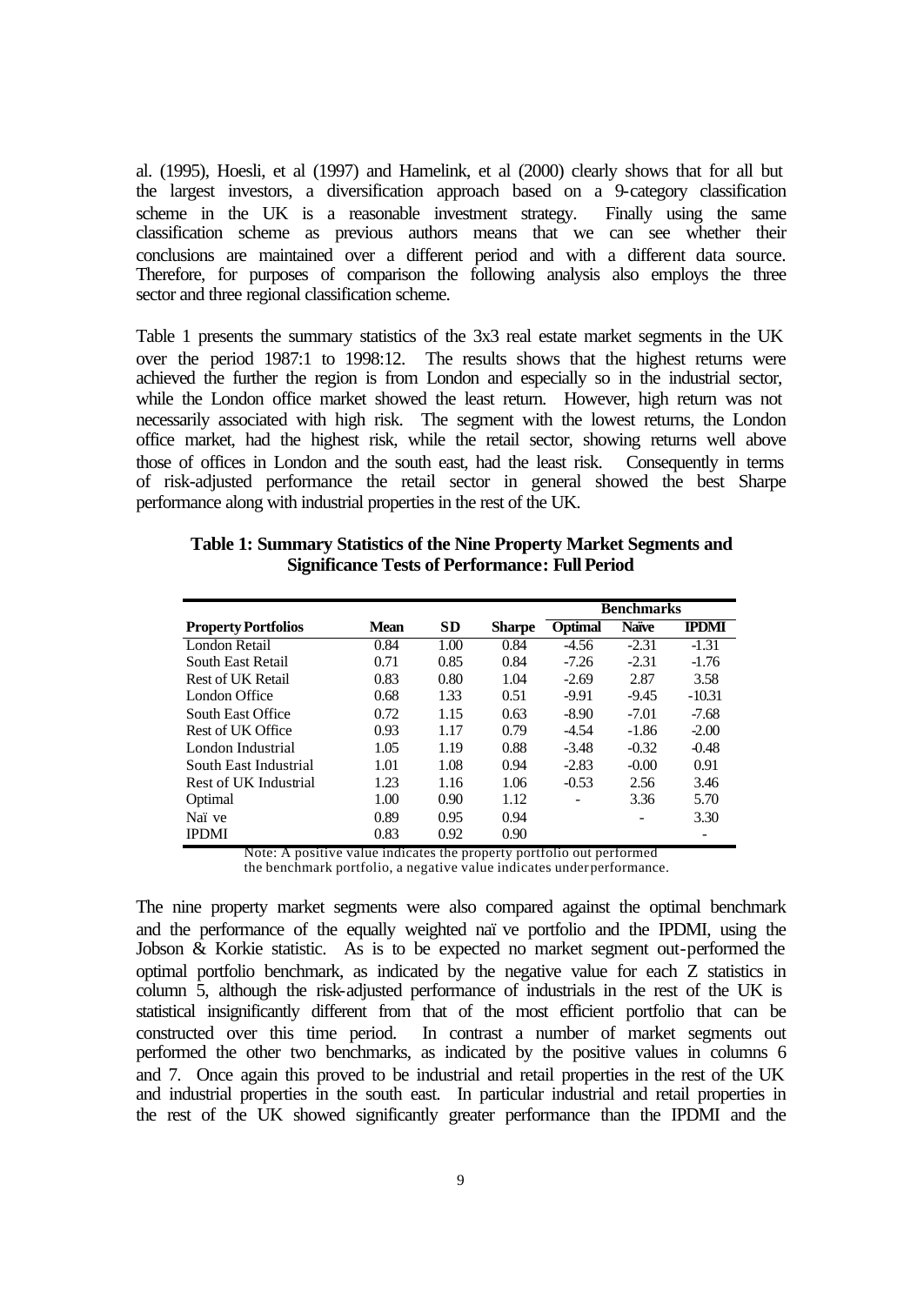naïve portfolio. Retail in London and the south east and industrials in London showed levels of risk-adjusted performance insignificantly different from that of the IPDMI and the naïve benchmark. In contrast the office market showed negative performance in all regions, significantly so in London and the south east. These results confirm the findings of Eichholtz et al (1995) and Lee and Byrne (1998) and Byrne and Lee (2000) who all show that performance, over the eighties and nineties, was greatest out side the office sector and the further away the property is from London.

In addition the results in Table 1 show that by concentrating a real estate portfolio within the London region, in whatever sector, leads to a level of performance which is statistically inferior to that of any benchmark. A prudent fund manager should therefore be encouraged to diversify. However, how should this be done to reap the greatest benefit? Given that it seems reasonable to assume that fund managers will try to capitalise on their expertise, staying within a sector and diversifying regionally would be considered the best alternative. However, this needs to be balanced against the advantages of staying within the most researched, most liquid and largest region by value, London, even if it means moving into property types with which the fund manager is unfamiliar. In addition previous studies would suggest that it is better to expand across different sectors within a region rather than staying with the same sector and expanding across the regions. The following sections will therefore test the benefits of each form of diversification to see which offers the greatest improvement in performance and which produces levels of performance comparable with the three portfolio benchmarks.

#### *Regional Expansion within a Sector*

In order to test the improvement in performance from regional diversification the London based portfolios were expanded across the regions of the UK, on a naï ve and optimal portfolio basis, the results presented in Table 2. The Jobson & Korkie statistics presented in Columns 5-7 show that compared with the one-sector, one-region portfolios expansion would have led to a significantly increased performance in almost all situations, equally weighted or not, especially compared with the London office sector. The exceptions being the office portfolios expanded regionally when compared with London retail and industrial sectors, due to the inferior performance of the office sector in general. Nonetheless diversification even on a naïve basis leads to a significant increase in performance!

Columns 8-10 of Table 2 present the results of the performance of the expanded portfolios against the benchmarks. In the case of the retail portfolio expanded on an equal-weighted basis outside London, when compared against the optimal benchmark, there is initially a worsening in performance, due to the extremely poor performance of South East retail properties, see Table 1, but the inclusion of retail in the rest of the UK redresses the balance. In comparison the performance of retail against the IPDMI continue to improve with the inclusion of further regions. Indeed the equal-weighted retail portfolio significantly out-performs the market benchmark at the 3% level. Similar results are shown when the expansion is done on an optimal basis. In contrast industrial property shows that expansion out of London leads to out performance against the IPDMI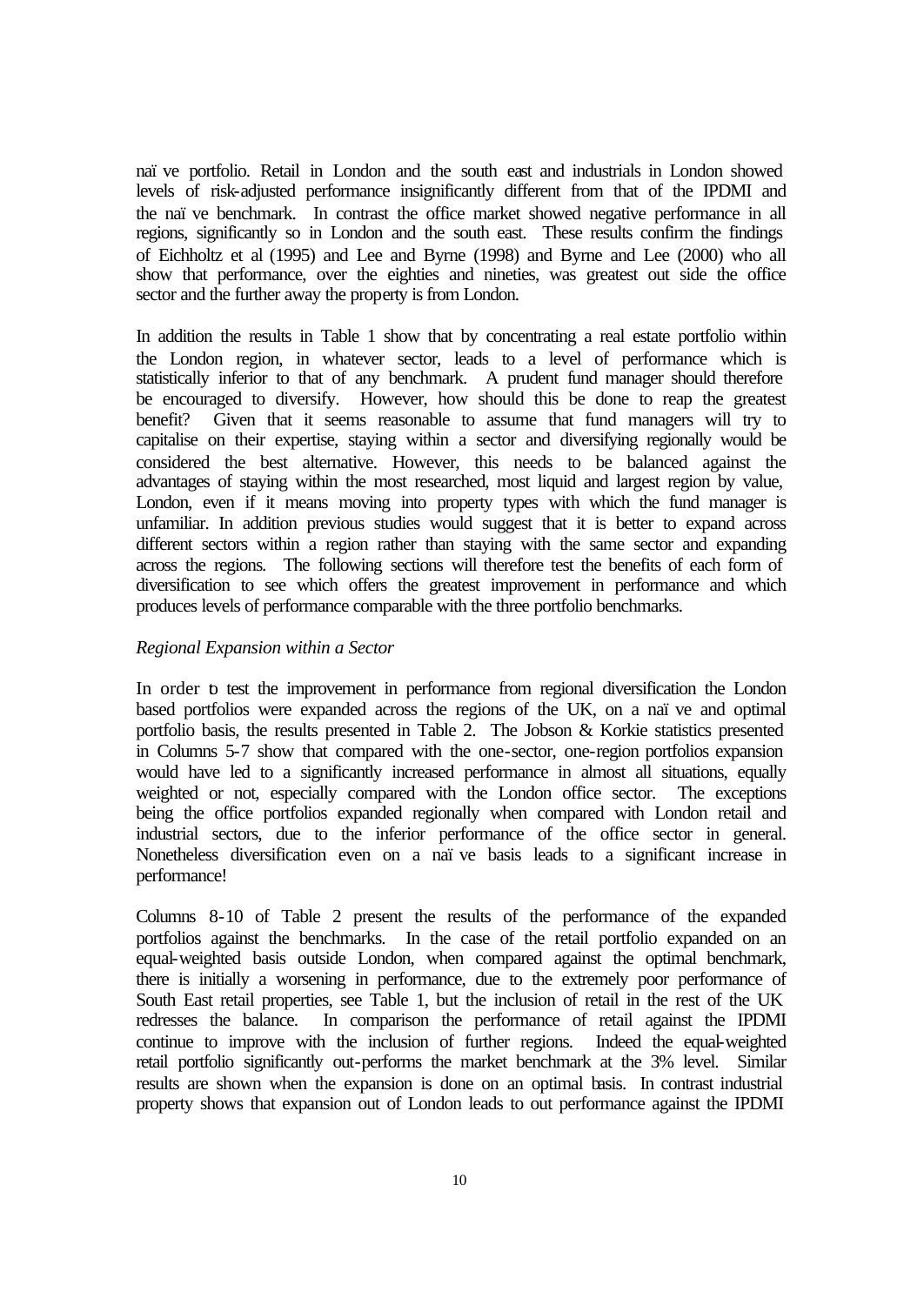as soon as the south east region enters the equation, irrespective of whether the expansion is equally weighted or optimal. Further, when industrial expansion is compared against the optimal benchmark as soon as the South East region enters the portfolio industrial property shows a level of performance insignificantly different from that of optimal benchmark at the usual levels of statistical significance. In contrast office property never outperforms the optimal benchmark or the IPDMI, on an equal or optimal allocation basis.

|                         |             |           |               |               | London        |               |          | <b>Benchmarks</b> |              |
|-------------------------|-------------|-----------|---------------|---------------|---------------|---------------|----------|-------------------|--------------|
| <b>Property Segment</b> | <b>Mean</b> | <b>SD</b> | <b>Sharpe</b> | <b>Retail</b> | <b>Office</b> | <b>Indust</b> | Optimal  | <b>Naïve</b>      | <b>IPDMI</b> |
| <b>Equal-Weighted</b>   |             |           |               |               |               |               |          |                   |              |
| <b>L</b> +SE Retail     | 0.78        | 0.86      | 0.90          | 2.05          | 6.80          | 0.32          | $-5.24$  | $-1.61$           | $-0.15$      |
| $L+SE+REST$             | 0.79        | 0.82      | 0.96          | 3.50          | 6.14          | 1.37          | $-4.66$  | 0.06              | 1.92         |
| $L+SE$ Office           | 0.70        | 1.18      | 0.59          | $-4.31$       | 1.01          | $-3.68$       | $-10.67$ | $-11.51$          | $-11.30$     |
| $L+SE+REST$             | 0.78        | 1.11      | 0.70          | $-2.29$       | 2.26          | $-7.26$       | $-7.95$  | $-10.42$          | $-7.77$      |
| $L+SE$ Industrial       | 1.03        | 1.07      | 0.96          | 1.89          | 7.58          | 1.67          | $-3.51$  | 0.07              | 1.50         |
| $L+SE+REST$             | 1.10        | 1.06      | 1.03          | 2.86          | 8.63          | 3.70          | $-1.19$  | 2.78              | 3.50         |
| <b>Optimal</b>          |             |           |               |               |               |               |          |                   |              |
| <b>L</b> +SE Retail     | 0.77        | 0.86      | 0.90          | 1.90          | 5.36          | 0.34          | $-5.38$  | $-1.63$           | $-0.03$      |
| $L+SE+REST$             | 0.83        | 0.80      | 1.04          | 3.85          | 7.20          | 2.37          | $-2.45$  | 1.80              | 3.66         |
| $L+SE$ Office           | 0.72        | 1.15      | 0.63          | $-3.59$       | 1.41          | $-3.03$       | $-9.13$  | $-9.70$           | $-8.38$      |
| $L+SE+REST$             | 0.93        | 1.16      | 0.80          | $-0.49$       | 3.08          | $-1.32$       | $-5.37$  | $-3.69$           | $-2.81$      |
| $L+SE$ Industrial       | 1.02        | 1.06      | 0.97          | 2.04          | 7.51          | 1.65          | $-2.37$  | 0.29              | 1.78         |
| L+SE+REST               | 1.18        | 1.11      | 1.07          | 3.19          | 9.24          | 3.60          | $-0.75$  | 3.43              | 4.31         |

**Table 2: The Performance of Regional Diversification out of London; Equal and Optimal Allocation and Jobson & Korkie Statistics: Full Period**

Note: A positive value indicates the expanded portfolios out performed the London based sectors or the benchmark portfolios, a negative value indicates under performance.

The other important feature in Table 2 is that the Jobson & Korkie statistics for the optimal allocation are always better than the comparable equal-weighted strategy. Indeed tests, presented in Table 1 of the Appendix, show that the optimal allocation outperforms equal allocation in all cases, although the difference is marginal, supporting the conclusions of Cheng and Liang (2000).

#### *Sector Expansion within London*

Table 3 shows the performance of equal and optimal expansion across the London region starting from the retail, office and industrial property types and adding the other sectors in turn. Columns 57 of Table 3 show the Jobson & Korkie statistics of the performance of the equally weighted and optimally allocated London portfolios compared against each sector in turn. Once again diversification leads to a significant increase in performance in the majority of cases. The exceptions are the portfolios that include the office sector on an equal-weighted basis.

Column 8 of Table 3 shows that in the case of the retail sector when adding offices, in an equal-weighted fashion leads to a reduction in return and an increase in risk and consequently a worsening in performance, against the optimal portfolio and other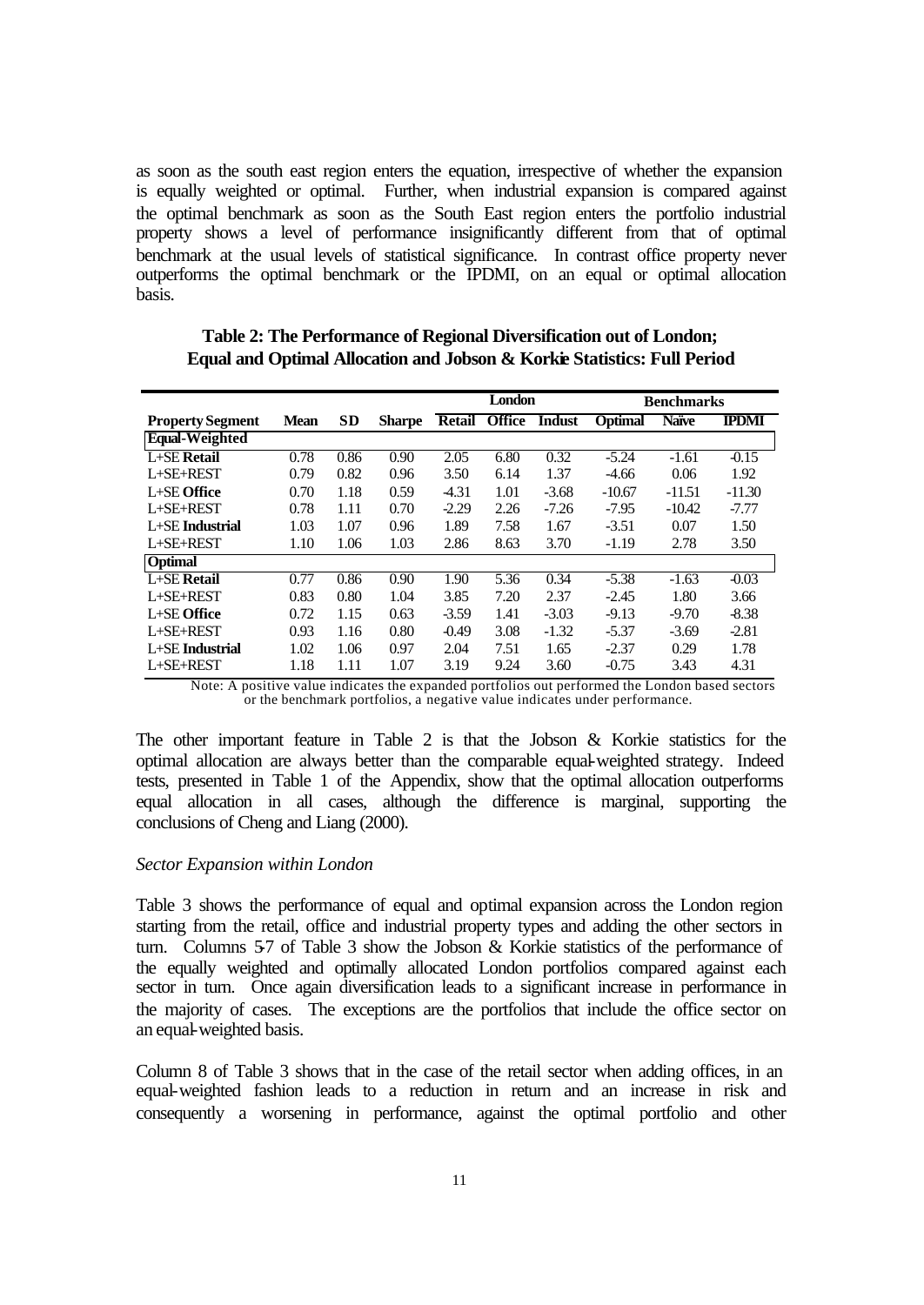benchmarks. In contrast adding industrial properties to the retail sector leads to an increase in return and a reduction in risk and so an increase in Sharpe performance. Indeed this portfolio shows a level of performance almost as good as that of the naïve portfolio and significantly out performs the IPDMI. However, when industrials are added to offices the resultant portfolio shows little improvement. While the equal-weighted portfolio spread across all property types fails to outperform all benchmarks, due to the dismal performance of the office sector.

|                         |      |           |               |               | London        |               |         | <b>Benchmark</b> |              |
|-------------------------|------|-----------|---------------|---------------|---------------|---------------|---------|------------------|--------------|
| <b>Property Segment</b> | Mean | <b>SD</b> | <b>Sharpe</b> | <b>Retail</b> | <b>Office</b> | <b>Indust</b> | Optimal | <b>Naïve</b>     | <b>IPDMI</b> |
| <b>Equal-Weighted</b>   |      |           |               |               |               |               |         |                  |              |
| $R+O$                   | 0.76 | 1.08      | 0.70          | $-3.65$       | 6.61          | $-2.55$       | $-8.80$ | $-6.70$          | $-6.38$      |
| $R+I$                   | 0.94 | 0.98      | 0.96          | 2.91          | 8.84          | 1.61          | $-3.49$ | 0.11             | 1.59         |
| $O+I$                   | 0.86 | 1.14      | 0.75          | $-1.33$       | 3.94          | $-2.06$       | $-7.86$ | $-6.97$          | -4.58        |
| $R+O+I$                 | 0.86 | 1.03      | 0.83          | $-0.16$       | 4.96          | $-1.46$       | $-5.95$ | $-4.99$          | $-2.76$      |
| Optimal                 |      |           |               |               |               |               |         |                  |              |
| $R+O$                   | 0.84 | 1.00      | 0.84          | 0.00          | 4.48          | $-0.65$       | $-4.74$ | $-2.30$          | $-1.13$      |
| $R+I$                   | 0.94 | 0.98      | 0.96          | 2.91          | 7.55          | 1.43          | $-3.49$ | 0.11             | 1.59         |
| $O+I$                   | 1.05 | 1.19      | 0.88          | 0.51          | 4.12          | 0.00          | $-4.39$ | $-1.80$          | $-0.48$      |
| $R+O+I$                 | 0.94 | 0.98      | 0.96          | 2.91          | 7.42          | 2.39          | $-3.49$ | 0.11             | 1.59         |

## **Table 3: The Performance of Property Type Diversification within London; Equal and Optimal Allocation and Jobson & Korkie Statistics: Full Period**

Note: A positive value indicates the property portfolios out performed the London based sectors or the benchmark portfolios, a negative value indicates under performance.

The optimal portfolios show similar levels of performance as the retail and industrial portfolios, since the optimal allocation always assigns a zero weight to the office sector. Consequently although the London portfolios fail to out-perform the optimal portfolio, those constructed from the retail and industrial sectors show Sharpe performance statistically above that of the IPDMI and comparable with the naïve portfolio. In addition the optimal portfolios show significantly better Sharpe performance than the equalweighted strategy, although the difference is marginal, see Table 2 in the appendix.

## *Sector or Regional Diversification?*

The results so far suggest that efficient diversification is superior to an equal-weighted strategy, irrespective of whether the expansion is across the regions of the UK or within the London area. Indeed in some cases simply expanding the portfolio naively into another region or sector can lead to the creation of portfolios that produce levels of risk/return performance statistically insignificant from the most diversified portfolio that can be constructed! Indeed some of these portfolios show performance levels that are significantly greater than the naïve portfolio or market benchmark. However, one question yet to be answered is whether diversification across the three property types within the London region offers comparable or even superior to diversification within a sector across the regions of the UK. In order to investigate this issue Table 4 presents the Jobson & Korkie statistics testing the equivalence of the equal-weighted and optimal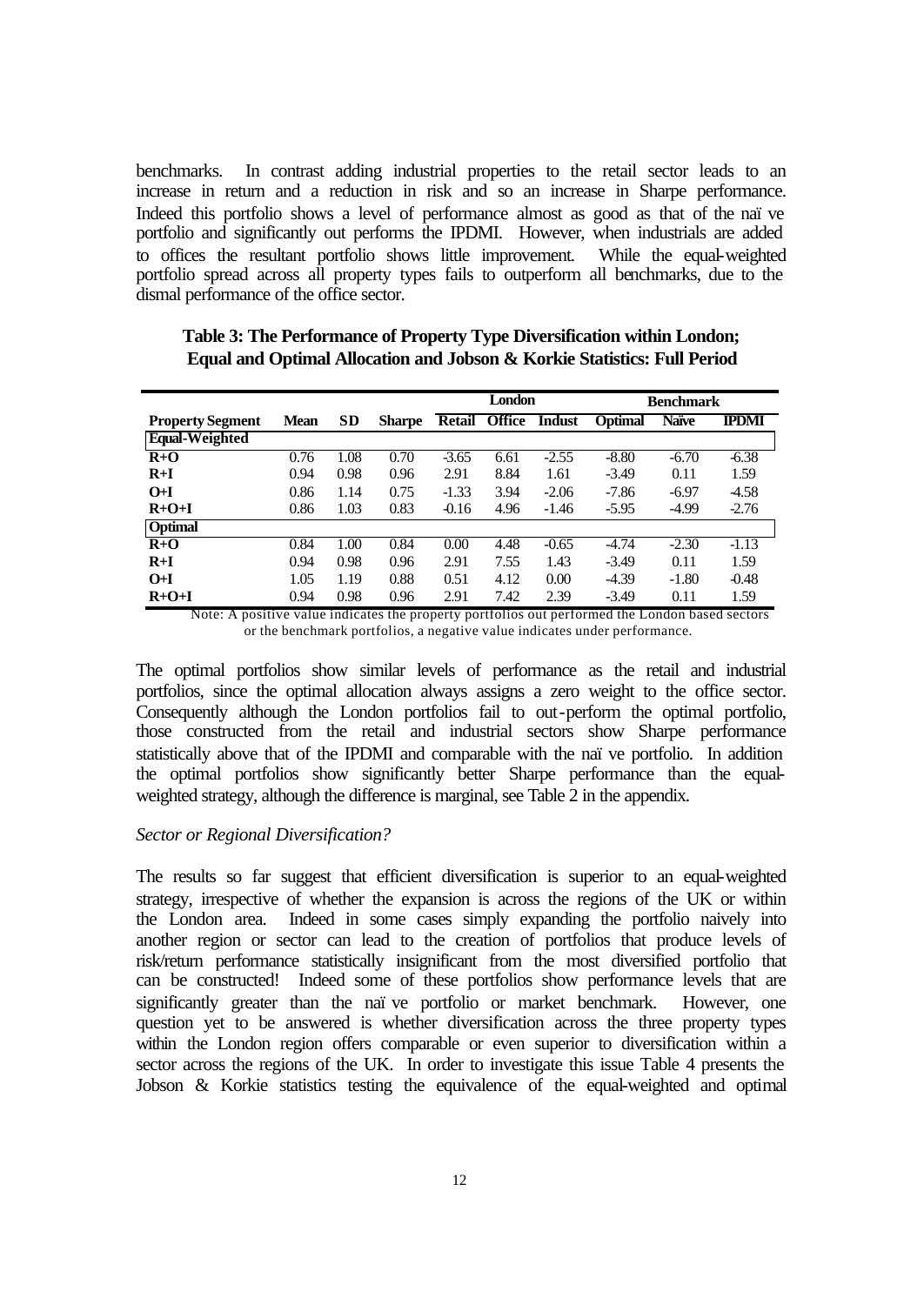London portfolios against the three property types diversified across the regions of the UK.

|                            | <b>London Portfolio</b> |                |  |  |  |
|----------------------------|-------------------------|----------------|--|--|--|
| <b>Regional Portfolios</b> | EW                      | <b>Optimal</b> |  |  |  |
| <b>Equal-Weighted</b>      |                         |                |  |  |  |
| <b>L</b> +SE Retail        | $-1.77$                 | 1.70           |  |  |  |
| L+SE+REST                  | $-3.35$                 | 0.03           |  |  |  |
| L+SE <b>Office</b>         | 8.00                    | 7.76           |  |  |  |
| L+SE+REST                  | 3.99                    | 5.62           |  |  |  |
| L+SE Industrial            | $-3.82$                 | 0.05           |  |  |  |
| L+SE+REST                  | $-5.38$                 | $-1.82$        |  |  |  |
| <b>Optimal</b>             |                         |                |  |  |  |
| <b>L</b> +SE Retail        | $-1.77$                 | 1.67           |  |  |  |
| L+SE+REST                  | $-4.22$                 | $-1.47$        |  |  |  |
| L+SE <b>Office</b>         | 4.98                    | 7.12           |  |  |  |
| $L+SE+REST$                | 0.53                    | 2.64           |  |  |  |
| L+SE Industrial            | $-4.01$                 | $-0.12$        |  |  |  |
| L+SE+REST                  | $-4.91$                 | $-2.04$        |  |  |  |

**Table 4: Jobson & Korkie Statistics for the London Portfolio against the Regional Portfolios; Equal and Optimal Allocation: Full Period**

 Note: A positive value indicates that the London portfolio out performed the regional portfolios, a negative value indicates under performance.

The results in Table 4 show that diversification within London across the three property types, on a naïve basis, was generally inferior in terms of Sharpe performance to a real estate portfolio expanded across the regions. The only exception is that of the office sector. In contrast optimal diversification within London generally offered superior performance to diversification across the regions! The only exceptions here are the equal and optimally weighted industrial portfolios. This suggests that sector diversification, and optimally weighted industrial portfolios. within only one region, may offer comparable performance to regional diversification , but only with the benefit of sophisticated portfolio analysis techniques, which may not be feasible or practicable for most managers.

## **V. Stability of Results**

In order to test the stability of these findings the analysis was repeated for the two sixyear sub-periods, 1987:1 to 1992:12 and 1993:1 to 1998:12. Summary statistics for these two periods shown in Table 5. The first sub-period covering the sever market rise and fall, and the second period was one of greater stability. As a consequence the picture in the two sub-periods shows significant shifts in performance. The best performing segment in the first period is the industrial sector in the rest of the UK. Indeed the riskadjusted performance of this market segment dominated all other segments and as a consequence the optimal portfolio was made up of a 100% allocation in this area. However, during the second sub-period performance was more evenly spread with all the property types in London showing the good performance, especially the retail and industrial property types.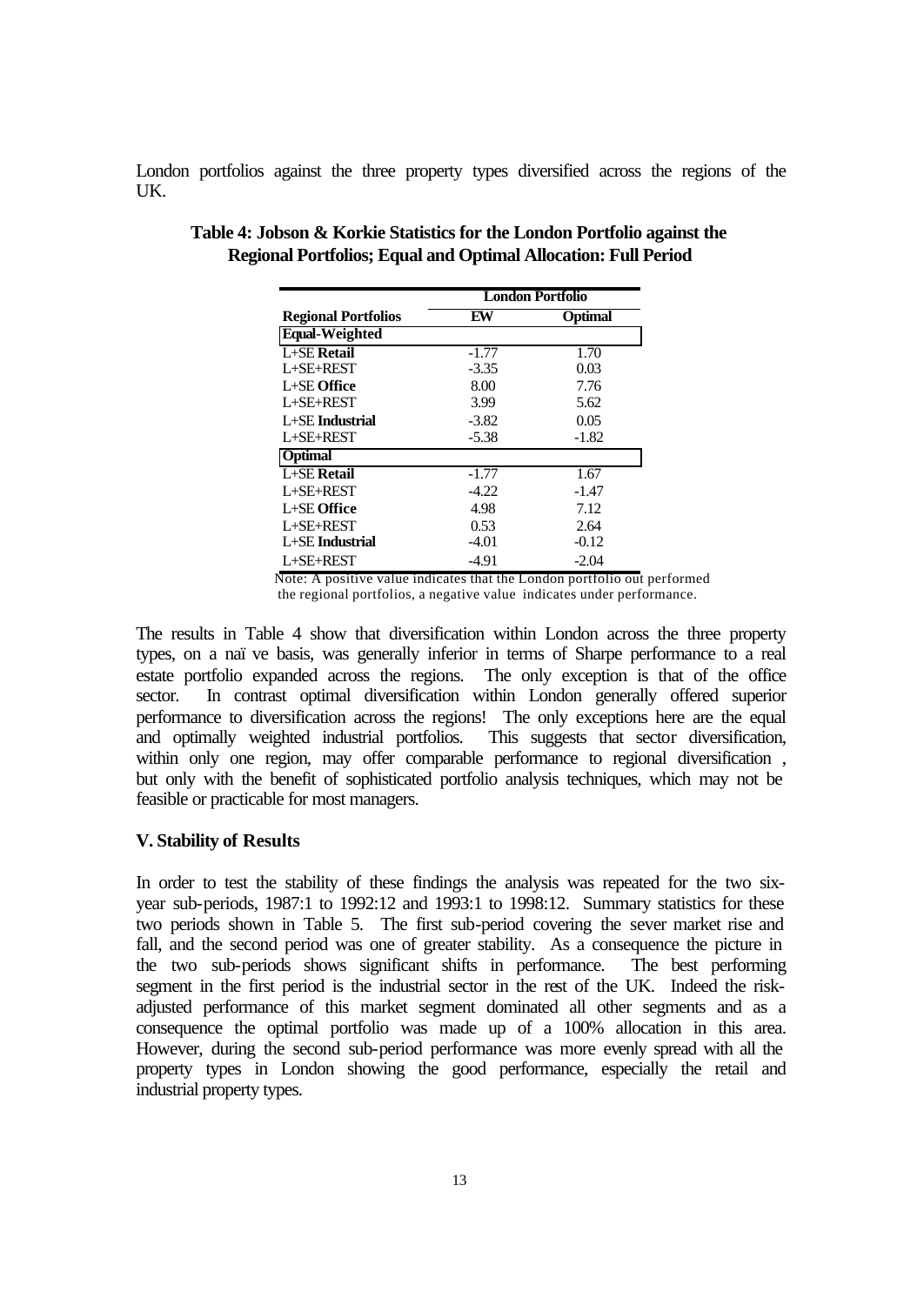|                            |             |           |               |              | <b>Benchmarks</b> |                |
|----------------------------|-------------|-----------|---------------|--------------|-------------------|----------------|
| <b>Property Portfolios</b> | <b>Mean</b> | <b>SD</b> | <b>Sharpe</b> | <b>Naïve</b> | <b>IPDMI</b>      | <b>Optimal</b> |
| 87-92                      |             |           |               |              |                   |                |
| <b>London Retail</b>       | 0.65        | 1.20      | 0.54          | $-2.29$      | $-1.45$           | $-4.65$        |
| <b>South East Retail</b>   | 0.59        | 0.93      | 0.63          | $-1.42$      | $-0.33$           | $-5.37$        |
| <b>Rest of UK Retail</b>   | 0.63        | 0.80      | 0.79          | 1.04         | 2.32              | $-3.58$        |
| London Office              | 0.41        | 1.71      | 0.24          | $-8.34$      | $-8.46$           | $-9.74$        |
| South East Office          | 0.55        | 1.41      | 0.39          | $-6.65$      | -4.80             | $-8.75$        |
| Rest of UK Office          | 1.09        | 1.48      | 0.74          | 0.25         | 1.19              | $-4.08$        |
| London Industrial          | 1.06        | 1.54      | 0.69          | $-0.42$      | 0.50              | $-4.49$        |
| South East Industrial      | 1.09        | 1.38      | 0.79          | 1.54         | 3.03              | $-3.55$        |
| Rest of UK Industrial      | 1.43        | 1.38      | 1.04          | 6.22         | 6.70              | 0.00           |
| Naï ve                     | 0.84        | 1.16      | 0.72          |              | $-2.66$           | $-6.22$        |
| <b>IPDMI</b>               | 0.72        | 1.10      | 0.65          |              |                   | $-6.70$        |
| Optimal                    | 1.43        | 1.38      | 1.04          |              |                   |                |
| 93-98                      |             |           |               |              |                   |                |
| <b>London Retail</b>       | 1.03        | 0.71      | 1.45          | 0.86         | 1.20              | $-2.01$        |
| South East Retail          | 0.83        | 0.74      | 1.12          | $-6.95$      | $-7.35$           | $-7.66$        |
| <b>Rest of UK Retail</b>   | 1.02        | 0.74      | 1.38          | $-0.55$      | $-0.04$           | $-3.27$        |
| London Office              | 0.95        | 0.68      | 1.40          | $-0.14$      | 0.19              | $-3.08$        |
| South East Office          | 0.89        | 0.80      | 1.11          | $-5.95$      | $-5.28$           | $-8.16$        |
| Rest of UK Office          | 0.77        | 0.71      | 1.08          | $-6.05$      | $-5.41$           | $-7.14$        |
| London Industrial          | 1.03        | 0.71      | 1.45          | 0.77         | 0.98              | $-2.05$        |
| South East Industrial      | 0.93        | 0.65      | 1.43          | 0.58         | 0.89              | $-2.81$        |
| Rest of UK Industrial      | 1.02        | 0.83      | 1.23          | $-3.73$      | $-3.19$           | $-5.13$        |
| Naï ve                     | 0.94        | 0.67      | 1.40          |              | 0.86              | $-4.83$        |
| <b>IPDMI</b>               | 0.94        | 0.68      | 1.38          |              |                   | $-4.56$        |
| Optimal                    | 0.98        | 0.63      | 1.56          |              |                   |                |

**Table 5: Summary Statistics of the Nine Property Market Segments and Significance Tests of Performance 87-92 and 93-98**

 Note: A positive value indicates the market segment out performed the benchmark portfolio, negative value indicates under performance.

Table 6 presents the results of expanding the London portfolios across the regions of the UK. The first feature of interest is that during the first sub-period there is an immediate gain in performance from diversification, both on a naïve and optimum basis, across the regions, in comparison with the London based sectors. In contrast during the second subperiod the gains from diversification are much less and in most cases show little improvement compared with the superior performance of the three London property types. In addition the results show that during the first sub-period all of the portfolios, with the exception of the optimal industrial portfolio (with a 100% allocation in the rest of the UK) showed highly significant under-performance against the optimal portfolio benchmark. However, the under performance in the second sub-period was much less. The number of expanded portfolios which out-performed the other two benchmarks was also greater and at higher levels of significance during the second sub-period.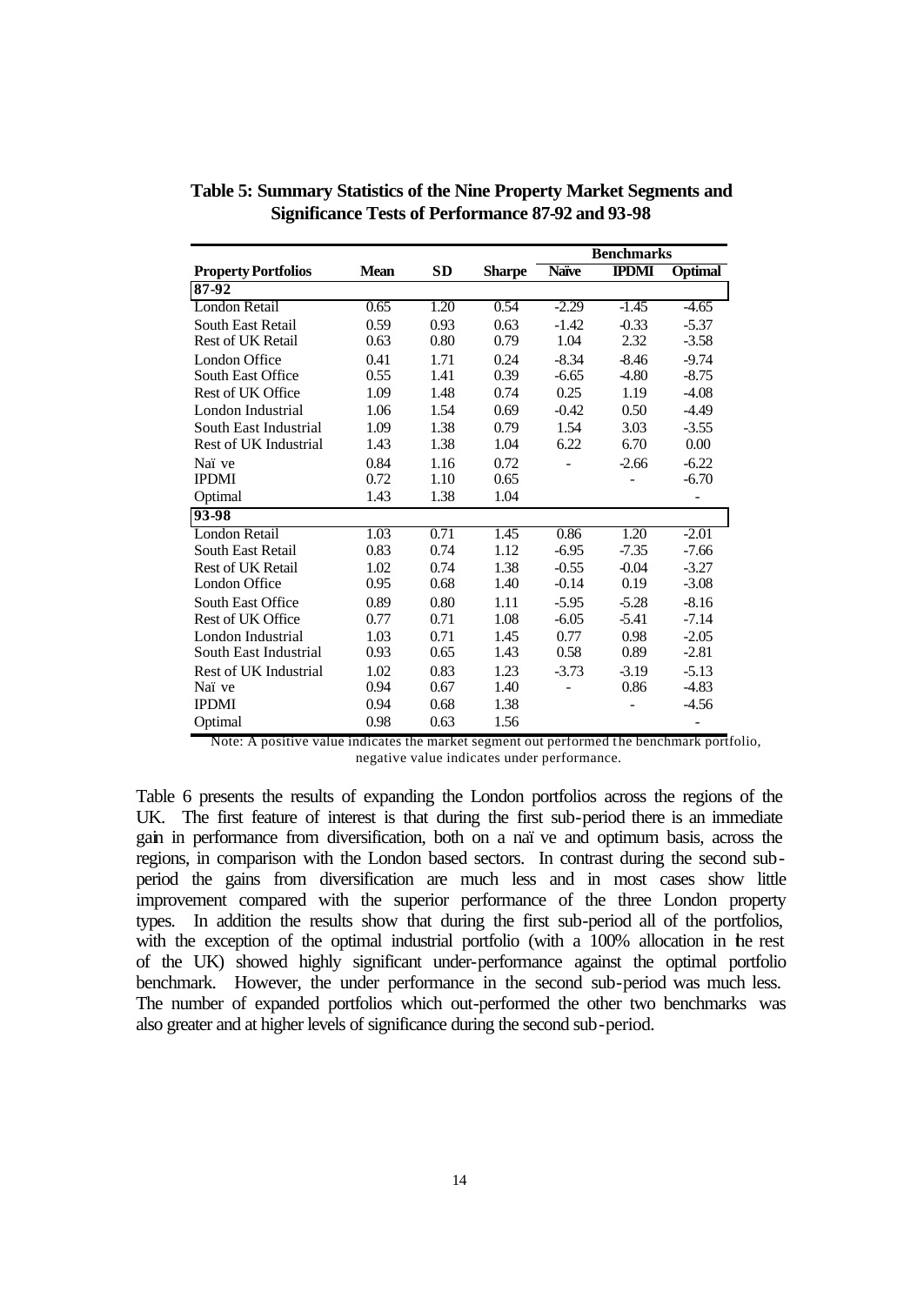|                         |             |           |               |               | London        |               |                | <b>Benchmarks</b> |              |
|-------------------------|-------------|-----------|---------------|---------------|---------------|---------------|----------------|-------------------|--------------|
| <b>Property Segment</b> | <b>Mean</b> | <b>SD</b> | <b>Sharpe</b> | <b>Retail</b> | <b>Office</b> | <b>Indust</b> | <b>Optimal</b> | <b>Naïve</b>      | <b>IPDMI</b> |
| <b>EW 87-92</b>         |             |           |               |               |               |               |                |                   |              |
| <b>L+SE</b> Retail      | 0.62        | 0.98      | 0.64          | 2.03          | 4.90          | $-0.67$       | $-4.75$        | $-0.33$           | $-1.55$      |
| L+SE+REST               | 0.63        | 0.90      | 0.70          | 2.86          | 5.78          | 0.06          | $-4.41$        | 0.93              | $-0.46$      |
| <b>L+SE Office</b>      | 0.48        | 1.49      | 0.33          | $-2.54$       | 2.21          | $-4.14$       | $-10.05$       | $-8.91$           | $-9.69$      |
| L+SE+REST               | 0.69        | 1.42      | 0.48          | $-0.63$       | 4.65          | $-2.44$       | $-8.66$        | $-4.46$           | $-6.49$      |
| L+SE Industrial         | 1.08        | 1.37      | 0.79          | 2.56          | 7.15          | 2.18          | $-3.99$        | 2.54              | 1.53         |
| L+SE+REST               | 1.20        | 1.33      | 0.90          | 3.69          | 8.86          | 4.09          | $-3.14$        | 5.16              | 4.81         |
| Optimal 87-92           |             |           |               |               |               |               |                |                   |              |
| <b>L+SE</b> Retail      | 0.60        | 0.93      | 0.65          | 1.47          | 4.98          | $-0.45$       | $-5.11$        | $-0.02$           | $-1.30$      |
| L+SE+REST               | 0.63        | 0.80      | 0.79          | 2.87          | 6.24          | 0.99          | $-3.58$        | 2.32              | 1.04         |
| L+SE Office             | 0.55        | 1.41      | 0.39          | $-1.67$       | 2.04          | $-3.47$       | $-8.75$        | $-4.80$           | $-6.65$      |
| L+SE+REST               | 1.09        | 1.48      | 0.74          | 1.76          | 5.67          | 0.48          | $-4.08$        | 1.19              | 0.25         |
| L+SE Industrial         | 1.09        | 1.35      | 0.80          | 2.91          | 8.21          | 1.79          | $-3.75$        | 3.33              | 2.12         |
| L+SE+REST               | 1.43        | 1.38      | 1.04          | 4.65          | 9.74          | 4.49          | 0.00           | 6.70              | 6.22         |
| <b>EW 93-98</b>         |             |           |               |               |               |               |                |                   |              |
| <b>L+SE</b> Retail      | 0.93        | 0.71      | 1.32          | $-3.57$       | $-0.97$       | $-1.57$       | $-4.88$        | $-2.79$           | $-1.55$      |
| L+SE+REST               | 0.96        | 0.71      | 1.35          | $-2.29$       | $-0.55$       | $-1.20$       | $-4.22$        | $-1.32$           | $-0.84$      |
| L+SE Office             | 0.92        | 0.71      | 1.29          | $-2.12$       | $-2.36$       | $-2.04$       | $-6.06$        | $-3.68$           | $-1.87$      |
| L+SE+REST               | 0.87        | 0.68      | 1.27          | $-2.47$       | $-2.35$       | $-2.52$       | $-6.88$        | $-3.76$           | $-2.90$      |
| L+SE Industrial         | 0.98        | 0.65      | 1.51          | 0.83          | 1.52          | 1.59          | $-1.38$        | 1.76              | 2.40         |
| L+SE+REST               | 0.99        | 0.69      | 1.45          | 0.03          | 0.78          | 0.09          | $-2.80$        | 1.46              | 1.70         |
| Optimal 92-98           |             |           |               |               |               |               |                |                   |              |
| <b>L+SE</b> Retail      | 1.03        | 0.71      | 1.45          | $-0.02$       | 0.71          | 0.02          | $-2.02$        | 0.86              | 1.20         |
| L+SE+REST               | 1.03        | 0.71      | 1.46          | 0.44          | 0.92          | 0.18          | $-2.00$        | 1.33              | 1.80         |
| L+SE Office             | 0.95        | 0.68      | 1.39          | $-0.71$       | 0.00          | $-0.62$       | $-3.08$        | $-0.14$           | $-0.19$      |
| L+SE+REST               | 0.95        | 0.66      | 1.44          | $-0.94$       | $-0.46$       | $-0.86$       | $-2.92$        | 0.45              | 0.02         |
| L+SE Industrial         | 0.97        | 0.65      | 1.50          | 0.78          | 1.49          | 1.26          | $-1.53$        | 2.31              | 2.38         |
| L+SE+REST               | 0.97        | 0.65      | 1.50          | 0.78          | 1.49          | 1.26          | $-1.53$        | 2.31              | 2.38         |

**Table 6: The Performance of Regional Diversification out of London; Equal and Optimal Allocation and Jobson & Korkie Statistics 87-92 and 93-98**

Note: A positive value indicates the property portfolios out performed the London based sector or the benchmark portfolios, a negative value indicates under performance.

A similar picture is also observable in the London portfolios, see Table 7. That is during the first sub-period there is an immediate gain from diversification compared with the London property sectors, while the gain in the second period is much less, due to the superior performance of the three property types in the London region. In contrast the performance of the portfolios was still poor during the first sub-period even after the expansion across the various property types in comparison with the benchmarks. However, in the second period diversification resulted in far better performance with a number of the London based portfolios significantly out performing the IPDMI and the naïve benchmark. This implies that in periods of market stability it is easier to achieve greater risk-adjusted performance by diversification than during periods of market turbulence.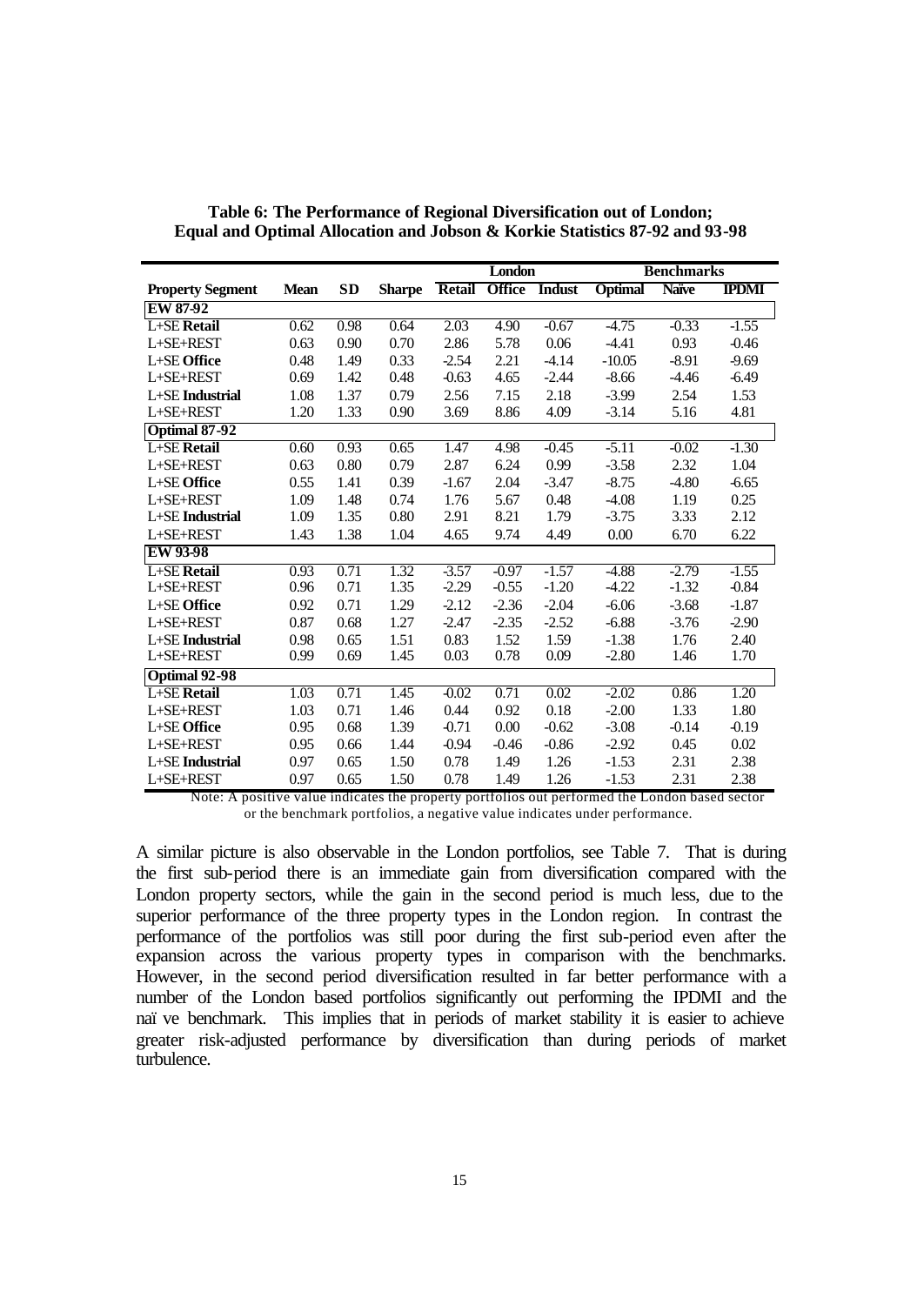|                             |             |           |               |         | London        |               |                | <b>Benchmark</b> |              |
|-----------------------------|-------------|-----------|---------------|---------|---------------|---------------|----------------|------------------|--------------|
| <b>Property Segment</b>     | <b>Mean</b> | <b>SD</b> | <b>Sharpe</b> | Retail  | <b>Office</b> | <b>Indust</b> | <b>Optimal</b> | <b>Naïve</b>     | <b>IPDMI</b> |
| <b>Equal-Weighted 87-92</b> |             |           |               |         |               |               |                |                  |              |
| $R+O$                       | 0.53        | 1.35      | 0.39          | $-2.55$ | 3.62          | $-3.04$       | $-7.63$        | $-6.70$          | $-5.86$      |
| $R+I$                       | 0.86        | 1.21      | 0.71          | 2.50    | 5.64          | 0.29          | $-4.33$        | $-0.89$          | 0.94         |
| $O+I$                       | 0.74        | 1.48      | 0.50          | $-0.43$ | 5.07          | $-3.40$       | $-8.34$        | $-6.21$          | $-3.45$      |
| $R+O+I$                     | 0.71        | 1.30      | 0.55          | 0.09    | 5.89          | $-2.19$       | $-7.09$        | $-5.57$          | $-2.79$      |
| Optimal 87-92               |             |           |               |         |               |               |                |                  |              |
| $R+O$                       | 0.65        | 1.20      | 0.54          | 0.00    | 3.26          | $-1.36$       | $-4.65$        | $-2.64$          | $-1.45$      |
| $R+I$                       | 0.93        | 1.29      | 0.72          | 2.10    | 5.46          | 0.68          | $-4.37$        | $-0.67$          | 1.01         |
| $O+I$                       | 1.06        | 1.54      | 0.69          | 1.36    | 4.52          | 0.00          | $-4.49$        | $-0.88$          | 0.50         |
| $R+O+I$                     | 0.93        | 1.29      | 0.72          | 2.10    | 5.46          | 0.68          | $-4.37$        | $-0.67$          | 1.01         |
| <b>Equal-Weighted 92-98</b> |             |           |               |         |               |               |                |                  |              |
| $R+O$                       | 0.99        | 0.66      | 1.50          | 1.44    | 2.50          | 0.73          | $-1.62$        | 2.71             | 2.23         |
| $R+I$                       | 1.03        | 0.67      | 1.54          | 1.78    | 2.03          | 2.12          | $-0.80$        | 3.45             | 3.62         |
| $O+I$                       | 0.99        | 0.65      | 1.52          | 1.02    | 2.70          | 1.65          | $-1.27$        | 2.92             | 2.91         |
| $R+O+I$                     | 1.00        | 0.64      | 1.56          | 2.70    | 3.20          | 2.10          | $-0.03$        | 4.43             | 4.46         |
| Optimal 92-98               |             |           |               |         |               |               |                |                  |              |
| $R+O$                       | 1.00        | 0.66      | 1.50          | 1.65    | 2.28          | 0.76          | $-1.59$        | 2.75             | 2.27         |
| $R+I$                       | 1.03        | 0.67      | 1.54          | 1.81    | 2.03          | 2.11          | $-0.80$        | 3.46             | 3.62         |
| $O+I$                       | 0.99        | 0.65      | 1.52          | 1.04    | 2.51          | 1.84          | $-1.24$        | 2.92             | 2.95         |
| $R+O+I$                     | 1.01        | 0.65      | 1.57          | 2.16    | 2.92          | 2.35          | 0.00           | 4.43             | 4.59         |

**Table 7: The Performance of Property Type Diversification within London; Equal and Optimal Allocation and Jobson & Korkie Statistics, 87-92 and 93-98**

Note: A positive value indicates the property portfolios out performed the London based sectors or the benchmark portfolios, a negative value indicates under performance.

Table 8 presents an even more interesting picture. During the first sub-period the equally weighted London portfolios only outperformed the office sector regionally diversified portfolios, as a result of the poor office market performance during this period. The optimally diversified portfolios outperformed all but industrial properties spread regionally. In contrast during the second sub-period all the London based portfolios significantly outperformed the regionally diversified portfolios because of the excellent performance of all the market sectors in London, see Table 5. This implies that a fund manger who wished to stay in the London region can achieve good risk-adjusted performance and even out-perform a number of benchmark portfolios, but that this is dependent on the time period and the weighting scheme employed.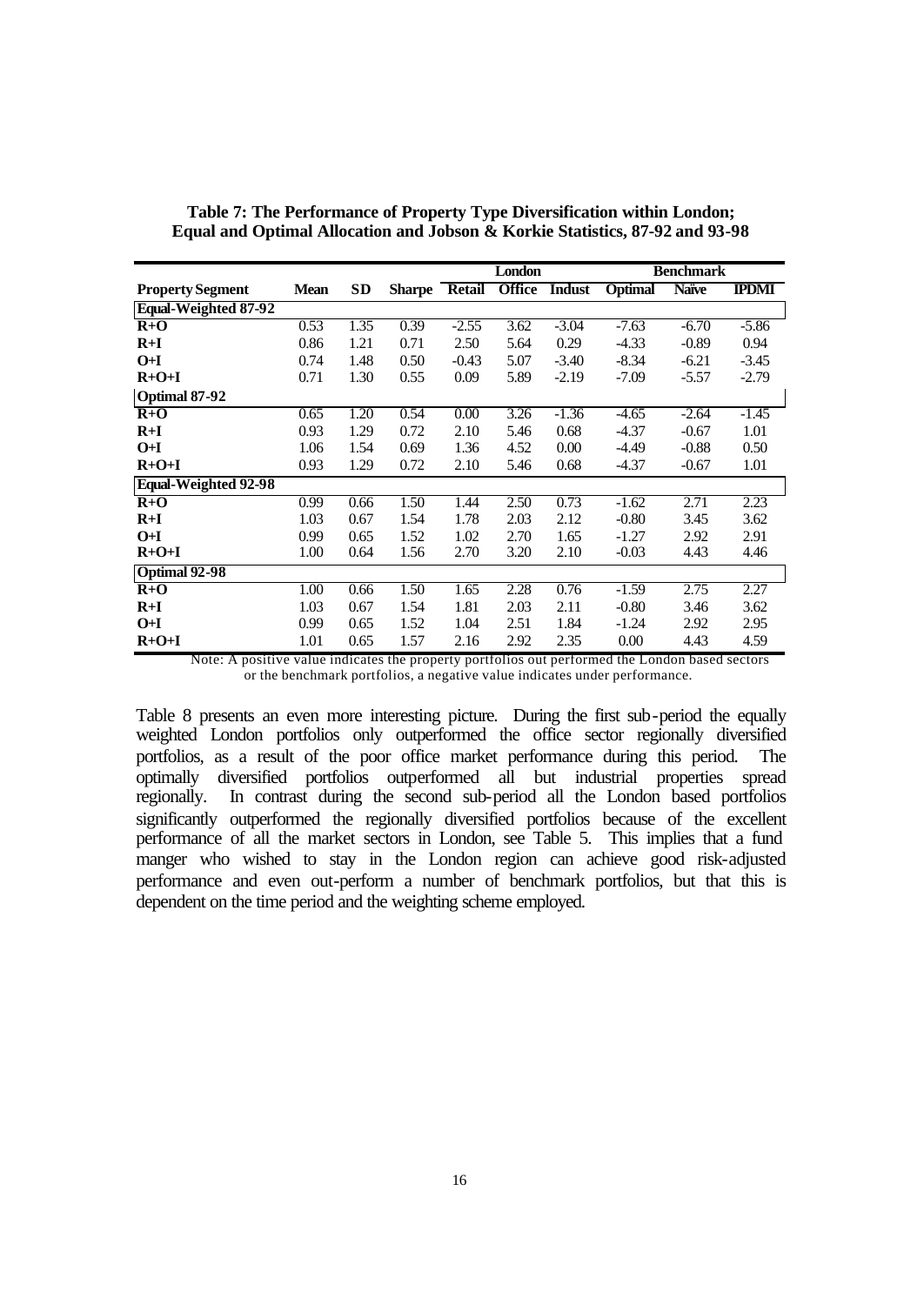|                            |         | <b>London Portfolio 87-92</b> | <b>London Portfolio 93-98</b> |         |  |
|----------------------------|---------|-------------------------------|-------------------------------|---------|--|
| <b>Regional Portfolios</b> | EW      | <b>Optimal</b>                | EW                            | Optimal |  |
| <b>Equal-Weighted</b>      |         |                               |                               |         |  |
| <b>L+SE</b> Retail         | $-1.57$ | $-1.23$                       | 5.22                          | 4.95    |  |
| L+SE+REST                  | $-1.64$ | 0.03                          | 4.48                          | 4.29    |  |
| $L+SE$ Office              | 5.02    | 5.34                          | 5.94                          | 6.04    |  |
| L+SE+REST                  | 2.50    | 3.04                          | 6.65                          | 6.76    |  |
| L+SE Industrial            | $-5.22$ | $-1.77$                       | 1.10                          | 1.12    |  |
| $L+SE+REST$                | $-5.63$ | $-3.62$                       | 2.27                          | 2.20    |  |
| <b>Optimal</b>             |         |                               |                               |         |  |
| <b>L+SE</b> Retail         | $-1.64$ | 0.73                          | 2.26                          | 2.12    |  |
| L+SE+REST                  | $-3.22$ | 1.17                          | 2.24                          | 2.10    |  |
| L+SE Office                | $-2.50$ | 4.64                          | 3.20                          | 3.24    |  |
| L+SE+REST                  | $-2.32$ | 0.41                          | 4.30                          | 4.10    |  |
| L+SE Industrial            | $-5.63$ | $-1.88$                       | 1.16                          | 1.16    |  |
| L+SE+REST                  | $-7.09$ | $-4.33$                       | 1.16                          | 1.16    |  |

**Table 8: Jobson & Korkie Statistics for the London Portfolios against the Regional Portfolios; Equal and Optimal Allocation, 87-92 and 93-98**

Note: A positive value indicates the London portfolio out performed the regional portfolios a negative value indicates under performance.

#### **VI. Concluding Comments**

In investigating the potential gains from sector and regional diversification within the UK property market, this paper has used mean-variance analysis to examine in turn the role of a number of different investment strategies. Furthermore, to make the portfolio analysis more applicable to actual portfolio experiences all the scenarios start with a realistic portfolio base, i.e. a large holding in London. The mean-variance approach requires foresight of future mean returns, variances and correlations between investment opportunities to show whether the potential gains are likely to be realised. However, by examining realistic scenarios in which perfect foresight is not required the findings here provide the real estate manager with insights into the sector/regional decision choice.

First, the results in Table 1 show that staying within only one sector and one region (London) is undesirable in terms of risk and return compared with all three benchmark portfolios considered here. Secondly diversification on a naïve basis or in an optimal fashion leads to significant improvements in performance, irrespective of whether it is across different property types within London or within the same sector across the regions. Finally the results in Tables 4 and 8 show that staying within London and diversifying across the various property types may offer performance comparable with regional diversification, although this conclusion largely depends on the time period and the fund manager's ability to diversify efficiently.

However, it should be noted that risk factors other than simple mean-variance considerations play a role in the decision making process in the real estate market. Thus although spreading the portfolio across various sectors or regions may enhanced returns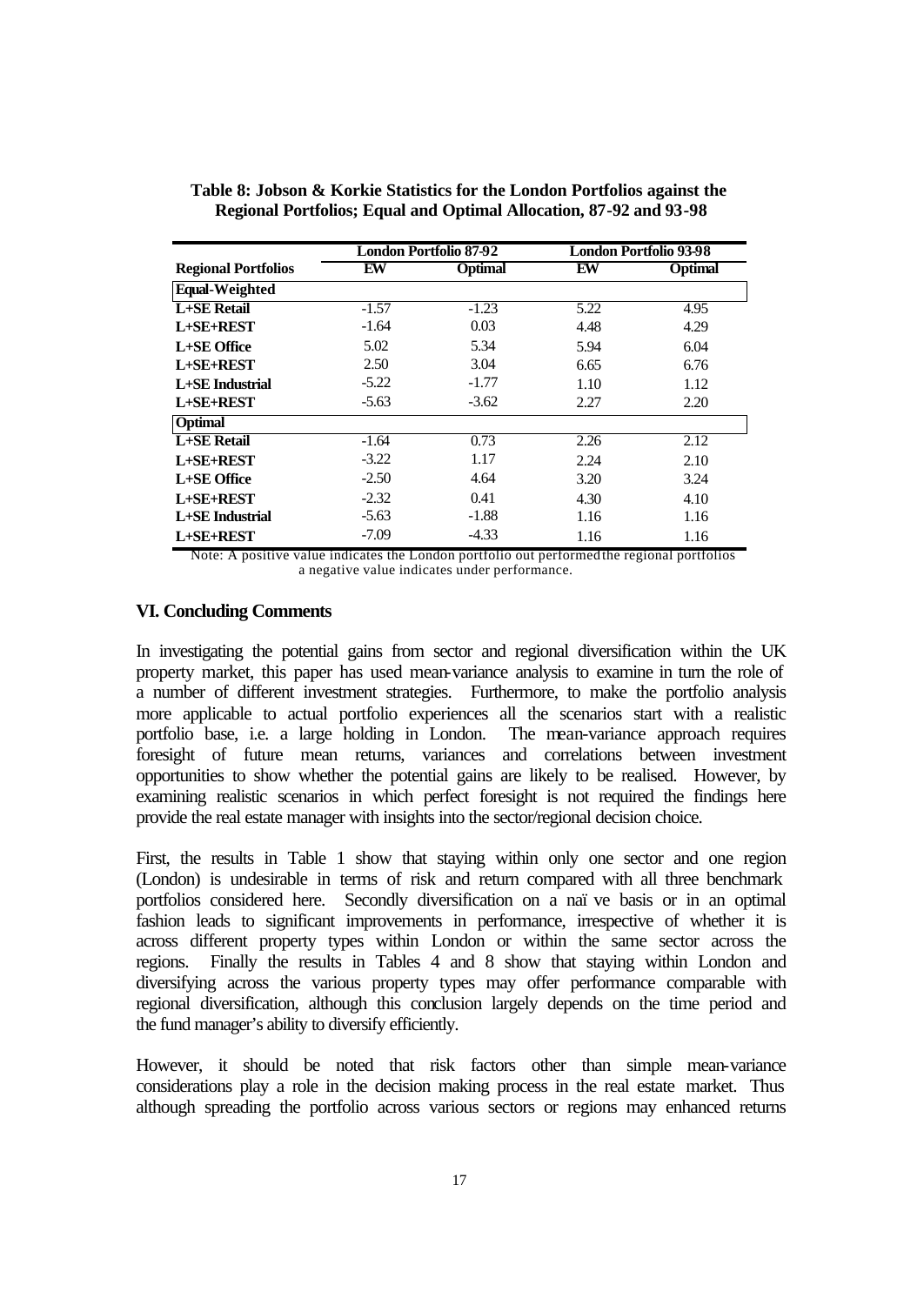and make a valuable contribution to the reduction in portfolio risk, such diversification is achieved at a cost. In deciding to move out of say the London office market the fund manager may face addition 'risks' not accounted for in portfolio returns. For example, the fund manager may face potentially higher transaction costs, lower liquidity and less information. In practice real estate fund managers may need to moderate the conclusions of a mean-variance analysis, refining their investment strategy in the light of these other considerations. Thus the extent of inclusion of a particular sector or region of the market depends largely on the individual's tolerance to specific risks not accounted for in the mean-variance-based procedure. Nonetheless the results suggest that diversification almost always offers increased performance. Indeed a little diversification can quickly lead to levels of performance that is superior to number of benchmarks as well as performance insignificantly different from that of the most diversified portfolio that could be constructed! Consequently fund managers should be encouraged to diversify, be it across the regions or across the sectors of the UK.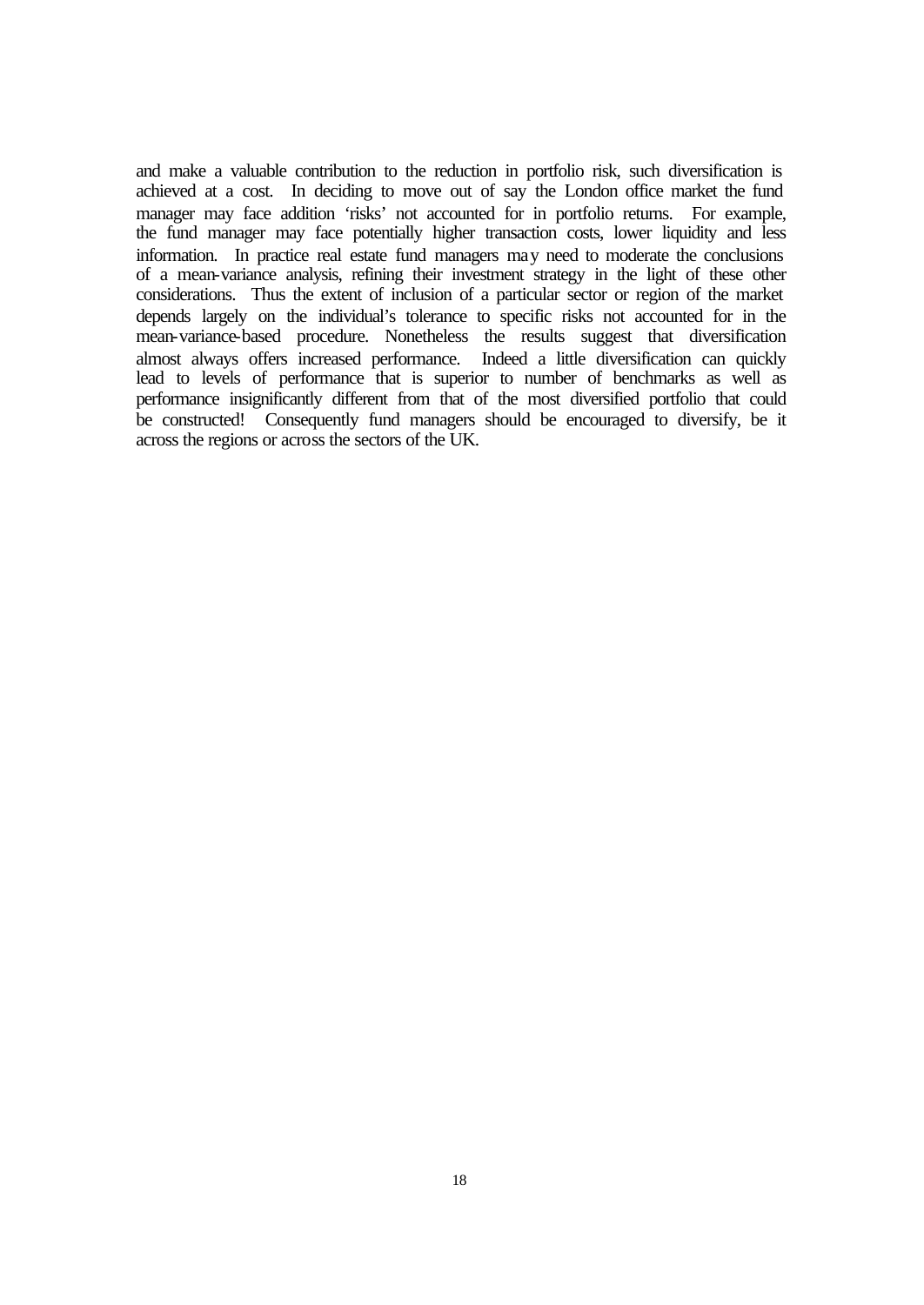#### **References**

Byrne, P.J. and Lee, S.L. (2000) Risk Reduction in the United Kingdom Property Market. *Journal of Property Research*, **17**, 1, 23-46.

Chen, P. and Liang, Y. (2000). Optimal Diversification: Is it Really Worthwhile? *Journal of Real Estate Portfolio Management*, **6**, 7-16.

Cullen, I. (1993) Cluster Analysis and Property Risk, in *The Cutting Edge: Proceedings of the RICS Property Research Conference*, Royal Institution of Chartered Surveyors, London, 21-36.

DTZ (2000) *Money into Property*.

Eichholtz, P. M. A., Hoesli, M., MacGregor, B. D. and Nanthakumaran, N. (1995) Real Estate Diversification by Property-type and Region, *Journal of Property Finance*, **6**, 3, 39-62.

Gibbons, M., Ross, S. and Shanken, J. (1989). A Test of the Efficiency of a Given Portfolio, *Econometrica*, **57**, 1121-1152.

Glen, J. and Jorion, P. (1993). Currency Hedging for International Portfolios, *Journal of Finance,* **48**, 1865-1886.

Gordon, J.N. (1999) Rising Market Efficiency: Property Enters the Mainstream, *Property Futures*, Jones Lang LaSalle, 2-9.

Gordon, J.N. (2000) *International Transparency in Real Estate Markets*, A Paper presented at the ARES Annual Meeting, Santa Barbara California.

Hamelink, F., Hoesli, M., Lizieri, C. and MacGregor, B.D. (2000) Homogeneous Commercial property markets Groupings and Portfolio Construction in the United Kingdom, *Environment and Planning A*, **32**, 323-344.

Hoesli, M., Lizieri, C. and MacGregor, B. (1997) The Spatial Dimensions of the Investment Performance of UK Commercial Property, *Urban Studies*, **34**, 9, 1475-1494.

Jobson, J.D. and Korkie, B. (1981). Performance Hypothesis Testing with the Sharpe and Treynor Measures, *Journal of Finance*, **36**, 888-908.

Jorion, P. (1992) Portfolio Optimisation in Practice, *Financial Analysts Journal,* January-February, 68-74.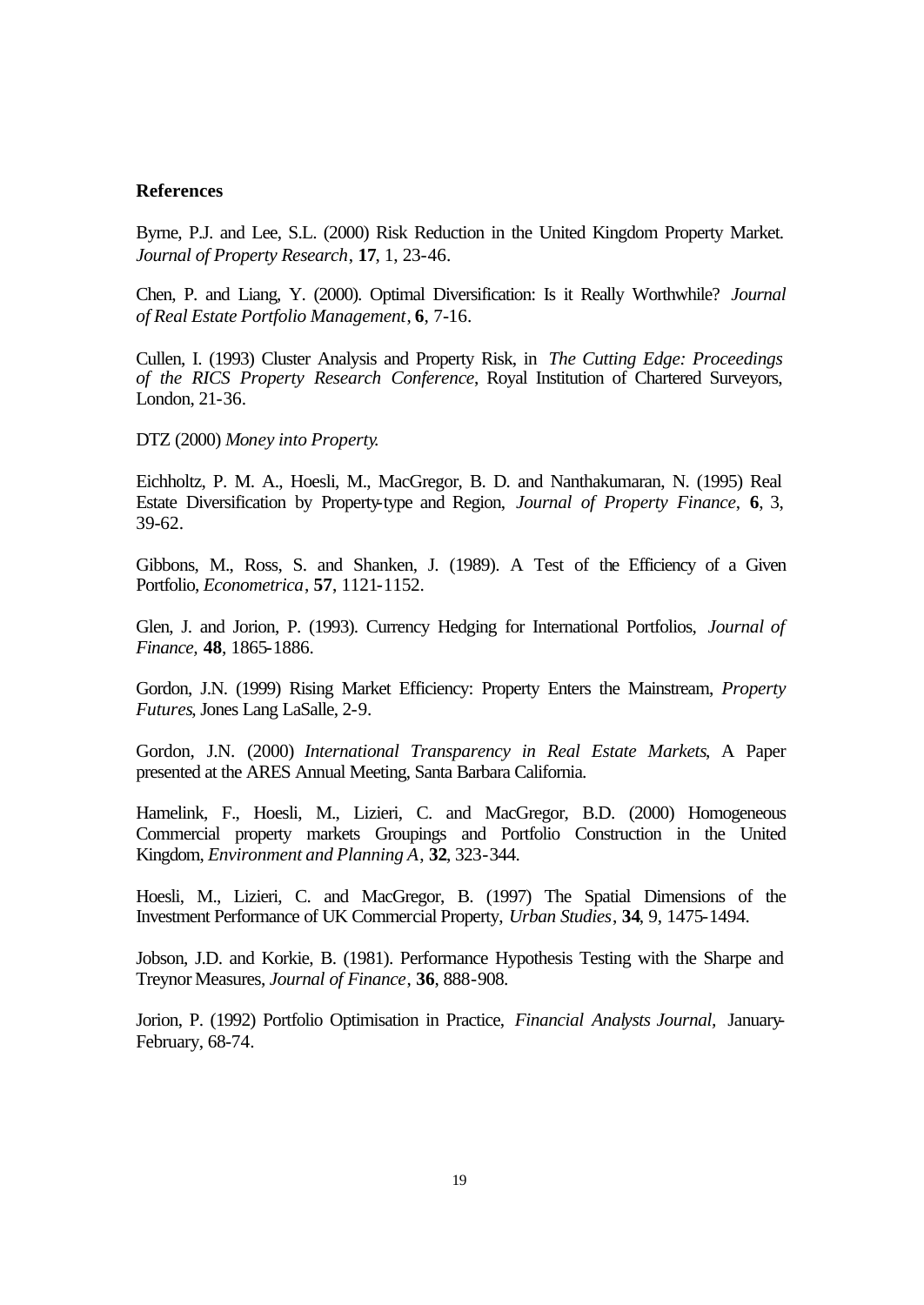Keogh, G. and D'Arcy, E. (1994) Market Maturity and Property Market Behaviour: A European Comparison of Mature and Emergent Markets, *Journal of Property Research*, **11**, 215-35.

Lee, S.L. and Byrne, P.J. (1998) Diversification by Sector, Region or Function? A Mean Absolute Deviation Optimisation, *Journal of Property Valuation and Investment* , **16**, 1, 38-56.

Lizieri, C., Baum, A. and Scott, A. (2000) Ownership, Occupation and Risk: A View of the City of London Office Market. *Urban Studies*, **37,** 7, 1109-1129.

McNamara, P. (1999) Finding the Answer to the Property Liquidity Question, *Property Week*, 14 May, 16.

Rubens, J.H., Louton, D.A. and Yobaccio, E.J. (1998). Measuring the Significance of Diversification Gains, *Journal of Real Estate Research*, **16**, 73-86.

Stevenson, S. (2000). International Real Estate Diversification: Empirical Tests Using Hedged Indices, *Journal of Real Estate Research*, **19**, 105-131.